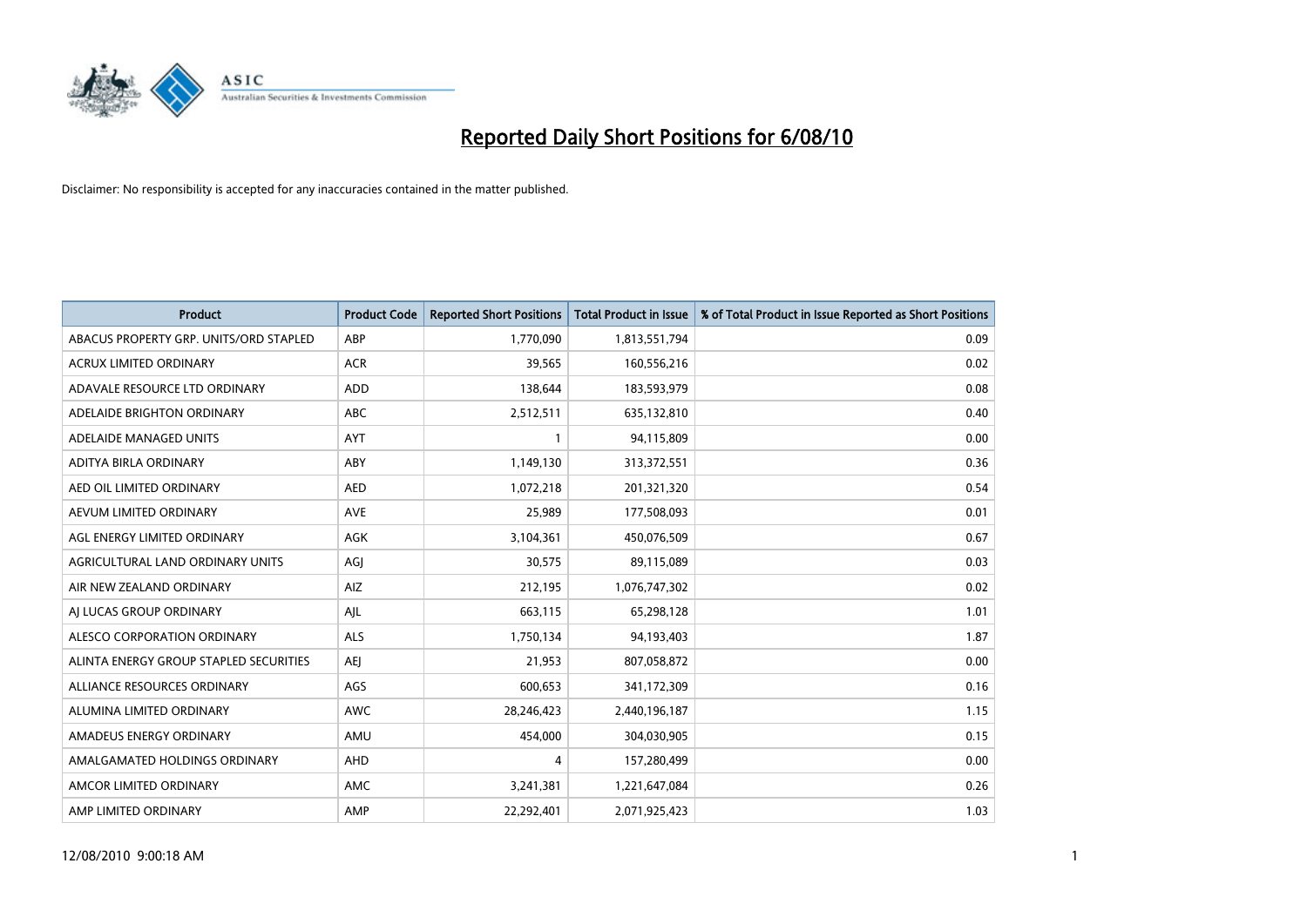

| <b>Product</b>                          | <b>Product Code</b> | <b>Reported Short Positions</b> | <b>Total Product in Issue</b> | % of Total Product in Issue Reported as Short Positions |
|-----------------------------------------|---------------------|---------------------------------|-------------------------------|---------------------------------------------------------|
| AMPELLA MINING ORDINARY                 | <b>AMX</b>          | 23.903                          | 166,990,873                   | 0.01                                                    |
| ANDEAN RESOURCES LTD ORDINARY           | <b>AND</b>          | 231,644                         | 471,382,867                   | 0.04                                                    |
| ANSELL LIMITED ORDINARY                 | <b>ANN</b>          | 1,309,630                       | 131,577,652                   | 1.00                                                    |
| ANZ BANKING GRP LTD ORDINARY            | <b>ANZ</b>          | 6,147,872                       | 2,559,171,046                 | 0.19                                                    |
| APA GROUP STAPLED SECURITIES            | <b>APA</b>          | 6,374,917                       | 542,318,629                   | 1.18                                                    |
| APEX MINERALS NL ORDINARY               | <b>AXM</b>          | 885,146                         | 3,317,819,909                 | 0.03                                                    |
| APN EUROPEAN RETAIL UNITS STAPLED SEC.  | <b>AEZ</b>          | 11,832                          | 544,910,660                   | 0.00                                                    |
| APN NEWS & MEDIA ORDINARY               | <b>APN</b>          | 10,813,711                      | 598,823,853                   | 1.81                                                    |
| APOLLO GAS LIMITED ORDINARY             | <b>AZO</b>          | 71,180                          | 83,488,660                    | 0.09                                                    |
| AOUARIUS PLATINUM. ORDINARY             | <b>AOP</b>          | 4,382,551                       | 463,070,936                   | 0.94                                                    |
| AQUILA RESOURCES ORDINARY               | <b>AQA</b>          | 1,391,434                       | 322,273,136                   | 0.43                                                    |
| ARAFURA RESOURCE LTD ORDINARY           | ARU                 | 11,939                          | 290,640,342                   | 0.00                                                    |
| ARDENT LEISURE GROUP STAPLED SECURITIES | AAD                 | 24,161                          | 309,109,468                   | 0.01                                                    |
| ARISTOCRAT LEISURE ORDINARY             | ALL                 | 17,842,791                      | 533,379,348                   | 3.37                                                    |
| <b>ARROW ENERGY ORDINARY</b>            | <b>AOE</b>          | 281,224                         | 734,120,686                   | 0.04                                                    |
| ASCIANO GROUP STAPLED SECURITIES        | <b>AIO</b>          | 20,587,769                      | 2,926,103,883                 | 0.69                                                    |
| ASG GROUP LIMITED ORDINARY              | <b>ASZ</b>          | 37,398                          | 151,836,046                   | 0.02                                                    |
| ASPEN GROUP ORD/UNITS STAPLED           | <b>APZ</b>          | 390,792                         | 579,980,076                   | 0.06                                                    |
| ASTRO JAP PROP GROUP STAPLED SECURITIES | AJA                 | 42,213                          | 508,212,161                   | 0.01                                                    |
| ASX LIMITED ORDINARY                    | <b>ASX</b>          | 2,816,892                       | 173,576,316                   | 1.59                                                    |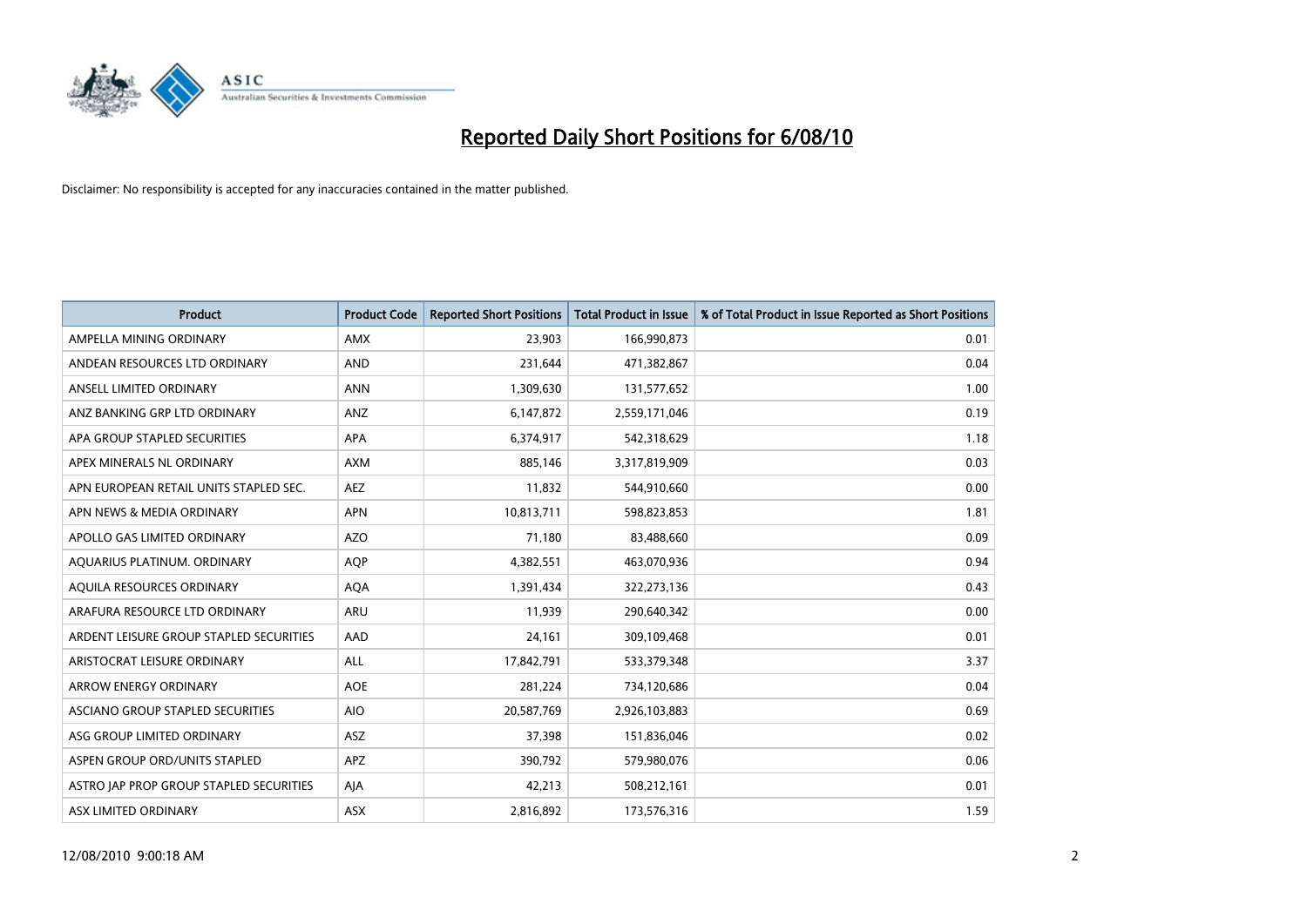

| <b>Product</b>                       | <b>Product Code</b> | <b>Reported Short Positions</b> | <b>Total Product in Issue</b> | % of Total Product in Issue Reported as Short Positions |
|--------------------------------------|---------------------|---------------------------------|-------------------------------|---------------------------------------------------------|
| ATLAS IRON LIMITED ORDINARY          | <b>AGO</b>          | 15,489,376                      | 473,773,816                   | 3.25                                                    |
| AUCKLAND INTERNATION ORDINARY        | <b>AIA</b>          | 54                              | 1,310,392,831                 | 0.00                                                    |
| AUROX RESOURCES ORDINARY             | AXO                 | 2                               | 196,044,413                   | 0.00                                                    |
| AUSDRILL LIMITED ORDINARY            | ASL                 | 74,002                          | 254,290,140                   | 0.02                                                    |
| AUSENCO LIMITED ORDINARY             | <b>AAX</b>          | 3,231,792                       | 122,427,576                   | 2.64                                                    |
| <b>AUSTAL LIMITED ORDINARY</b>       | ASB                 | 265,249                         | 188,069,638                   | 0.13                                                    |
| AUSTAR UNITED ORDINARY               | <b>AUN</b>          | 11,549,553                      | 1,260,030,198                 | 0.92                                                    |
| AUSTBROKERS HOLDINGS ORDINARY        | <b>AUB</b>          | $\overline{2}$                  | 52,736,987                    | 0.00                                                    |
| AUSTEREO GROUP LTD. ORDINARY         | <b>AEO</b>          | 161,097                         | 344,798,708                   | 0.04                                                    |
| AUSTRALAND PROPERTY STAPLED SECURITY | <b>ALZ</b>          | 273,110                         | 576,837,197                   | 0.05                                                    |
| AUSTRALIAN AGRICULT. ORDINARY        | <b>AAC</b>          | 3,056,893                       | 264,264,459                   | 1.16                                                    |
| AUSTRALIAN EDUCATION UNITS           | <b>AEU</b>          | 625,000                         | 134,973,383                   | 0.46                                                    |
| AUSTRALIAN FOUNDAT. ORDINARY         | AFI                 | 2,762                           | 989,153,644                   | 0.00                                                    |
| AUSTRALIAN INFRASTR, UNITS/ORDINARY  | <b>AIX</b>          | 703,639                         | 620,733,944                   | 0.10                                                    |
| AUSTRALIAN MINES LTD ORDINARY        | <b>AUZ</b>          | 1,400,000                       | 6,981,662,168                 | 0.02                                                    |
| AUSTRALIAN PHARM, ORDINARY           | API                 | 471,108                         | 488,115,883                   | 0.09                                                    |
| AUTOMOTIVE HOLDINGS ORDINARY         | <b>AHE</b>          | 4,946                           | 225,731,300                   | 0.00                                                    |
| AVEXA LIMITED ORDINARY               | <b>AVX</b>          | 243,657                         | 847,688,779                   | 0.03                                                    |
| AVOCA RESOURCES ORDINARY             | <b>AVO</b>          | 11,913,873                      | 290,892,011                   | 4.09                                                    |
| AWB LIMITED ORDINARY                 | <b>AWB</b>          | 5,256,117                       | 817,304,356                   | 0.63                                                    |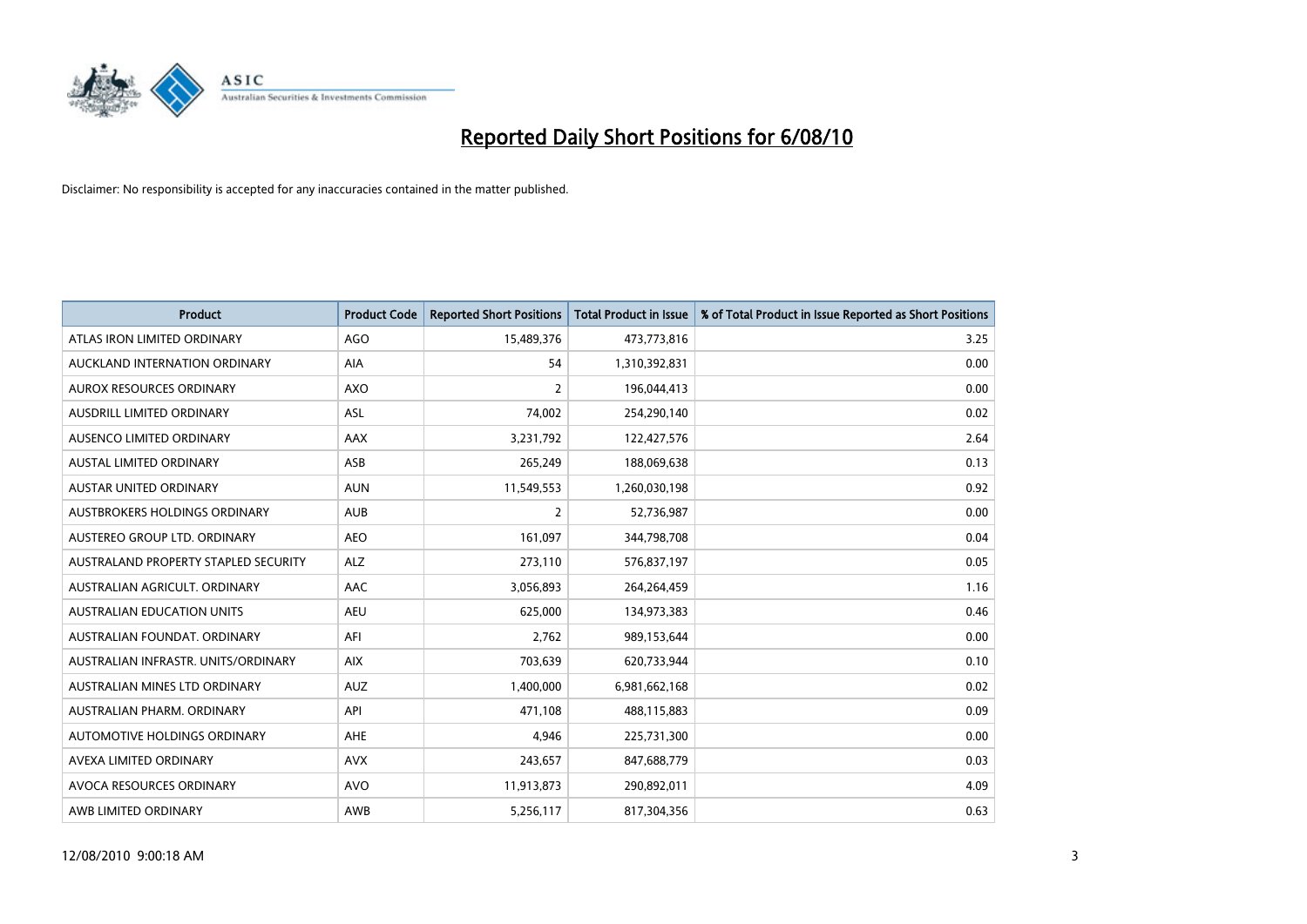

| <b>Product</b>                       | <b>Product Code</b> | <b>Reported Short Positions</b> | <b>Total Product in Issue</b> | % of Total Product in Issue Reported as Short Positions |
|--------------------------------------|---------------------|---------------------------------|-------------------------------|---------------------------------------------------------|
| AWE LIMITED ORDINARY                 | <b>AWE</b>          | 1,229,731                       | 521,871,941                   | 0.24                                                    |
| AXA ASIA PACIFIC ORDINARY            | <b>AXA</b>          | 202,437                         | 2,067,095,545                 | 0.00                                                    |
| BANK OF QUEENSLAND. ORDINARY         | <b>BOO</b>          | 292,111                         | 215,681,127                   | 0.13                                                    |
| <b>BANNERMAN RESOURCES ORDINARY</b>  | <b>BMN</b>          | 355,463                         | 201,710,934                   | 0.18                                                    |
| <b>BASS STRAIT OIL CO ORDINARY</b>   | <b>BAS</b>          | 1,482                           | 291,030,250                   | 0.00                                                    |
| <b>BATAVIA MINING ORDINARY</b>       | <b>BTV</b>          | 2,500                           | 153,032,145                   | 0.00                                                    |
| <b>BAUXITE RESOURCE LTD ORDINARY</b> | <b>BAU</b>          | 45,467                          | 234,379,896                   | 0.02                                                    |
| BEACH ENERGY LIMITED ORDINARY        | <b>BPT</b>          | 2,837,951                       | 1,092,548,972                 | 0.26                                                    |
| BENDIGO AND ADELAIDE ORDINARY        | <b>BEN</b>          | 3,332,585                       | 354,487,961                   | 0.94                                                    |
| <b>BENDIGO MINING LTD ORDINARY</b>   | <b>BDG</b>          | 4,970,842                       | 509,712,735                   | 0.97                                                    |
| BERKELEY RESOURCES ORDINARY          | <b>BKY</b>          | 5,069                           | 136,090,319                   | 0.00                                                    |
| <b>BHP BILLITON LIMITED ORDINARY</b> | <b>BHP</b>          | 27,515,632                      | 3,356,081,497                 | 0.78                                                    |
| <b>BILLABONG ORDINARY</b>            | <b>BBG</b>          | 5,919,722                       | 253,122,552                   | 2.34                                                    |
| <b>BIOTA HOLDINGS ORDINARY</b>       | <b>BTA</b>          | 1,543,845                       | 179,244,153                   | 0.87                                                    |
| <b>BISALLOY STEEL ORDINARY</b>       | <b>BIS</b>          | 84,480                          | 216,455,965                   | 0.04                                                    |
| BKI INVESTMENT LTD ORDINARY          | BKI                 | 508                             | 418,566,158                   | 0.00                                                    |
| <b>BLACKTHORN RESOURCES ORDINARY</b> | <b>BTR</b>          | 35,848                          | 106,885,300                   | 0.03                                                    |
| BLUESCOPE STEEL LTD ORDINARY         | <b>BSL</b>          | 5,979,087                       | 1,823,322,017                 | 0.31                                                    |
| <b>BOART LONGYEAR ORDINARY</b>       | <b>BLY</b>          | 3,235,141                       | 461,163,412                   | 0.69                                                    |
| <b>BOOM LOGISTICS ORDINARY</b>       | <b>BOL</b>          | 393.061                         | 460,795,156                   | 0.08                                                    |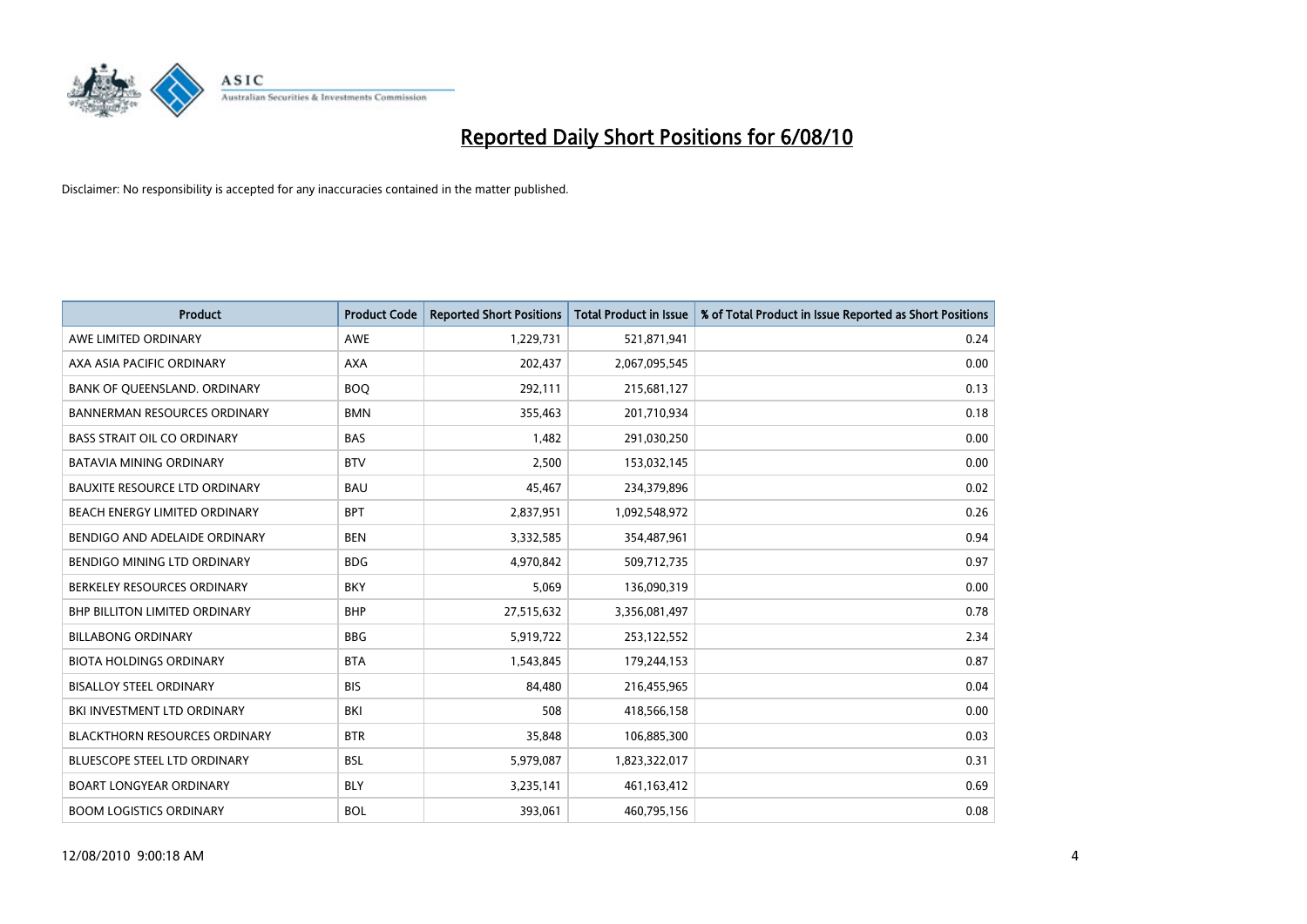

| <b>Product</b>                           | <b>Product Code</b> | <b>Reported Short Positions</b> | Total Product in Issue | % of Total Product in Issue Reported as Short Positions |
|------------------------------------------|---------------------|---------------------------------|------------------------|---------------------------------------------------------|
| <b>BORAL LIMITED, ORDINARY</b>           | <b>BLD</b>          | 14,530,387                      | 667,285,171            | 2.17                                                    |
| BOTSWANA METALS LTD ORDINARY             | <b>BML</b>          | 7,000                           | 106,087,760            | 0.01                                                    |
| <b>BOW ENERGY LIMITED ORDINARY</b>       | <b>BOW</b>          | 2,838,724                       | 280,607,187            | 1.01                                                    |
| <b>BRADKEN LIMITED ORDINARY</b>          | <b>BKN</b>          | 358,144                         | 138,747,494            | 0.25                                                    |
| <b>BRAMBLES LIMITED ORDINARY</b>         | <b>BXB</b>          | 7,834,132                       | 1,422,229,707          | 0.53                                                    |
| <b>BRAVURA SOLUTIONS ORDINARY</b>        | <b>BVA</b>          | 1,252,779                       | 648,127,461            | 0.19                                                    |
| <b>BREVILLE GROUP LTD ORDINARY</b>       | <b>BRG</b>          | 2,740                           | 129,515,322            | 0.00                                                    |
| <b>BRICKWORKS LIMITED ORDINARY</b>       | <b>BKW</b>          | 19,306                          | 147,235,904            | 0.01                                                    |
| <b>BROCKMAN RESOURCES ORDINARY</b>       | <b>BRM</b>          | 171,102                         | 141,488,151            | 0.11                                                    |
| BT INVESTMENT MNGMNT ORDINARY            | <b>BTT</b>          | 11,036                          | 160,000,000            | 0.01                                                    |
| <b>BUNNINGS WAREHOUSE ORDINARY UNITS</b> | <b>BWP</b>          | 452,743                         | 420,711,773            | 0.11                                                    |
| <b>BURU ENERGY ORDINARY</b>              | <b>BRU</b>          | 171,612                         | 182,769,813            | 0.09                                                    |
| CABCHARGE AUSTRALIA ORDINARY             | CAB                 | 1,456,641                       | 120,437,014            | 1.22                                                    |
| CALTEX AUSTRALIA ORDINARY                | <b>CTX</b>          | 6,618,066                       | 270,000,000            | 2.46                                                    |
| <b>CAMPBELL BROTHERS ORDINARY</b>        | CPB                 | 399,728                         | 63,517,495             | 0.64                                                    |
| CAPE LAMBERT RES LTD ORDINARY            | <b>CFE</b>          | 294,838                         | 593,166,467            | 0.05                                                    |
| <b>CARBON ENERGY ORDINARY</b>            | <b>CNX</b>          | 445,550                         | 609,497,650            | 0.06                                                    |
| CARDNO LIMITED ORDINARY                  | CDD                 | 328,657                         | 90,510,461             | 0.36                                                    |
| CARNARVON PETROLEUM ORDINARY             | <b>CVN</b>          | 986,020                         | 686,759,634            | 0.13                                                    |
| <b>CARNEGIE WAVE ENERGY ORDINARY</b>     | <b>CWE</b>          | 83,000                          | 565,237,627            | 0.01                                                    |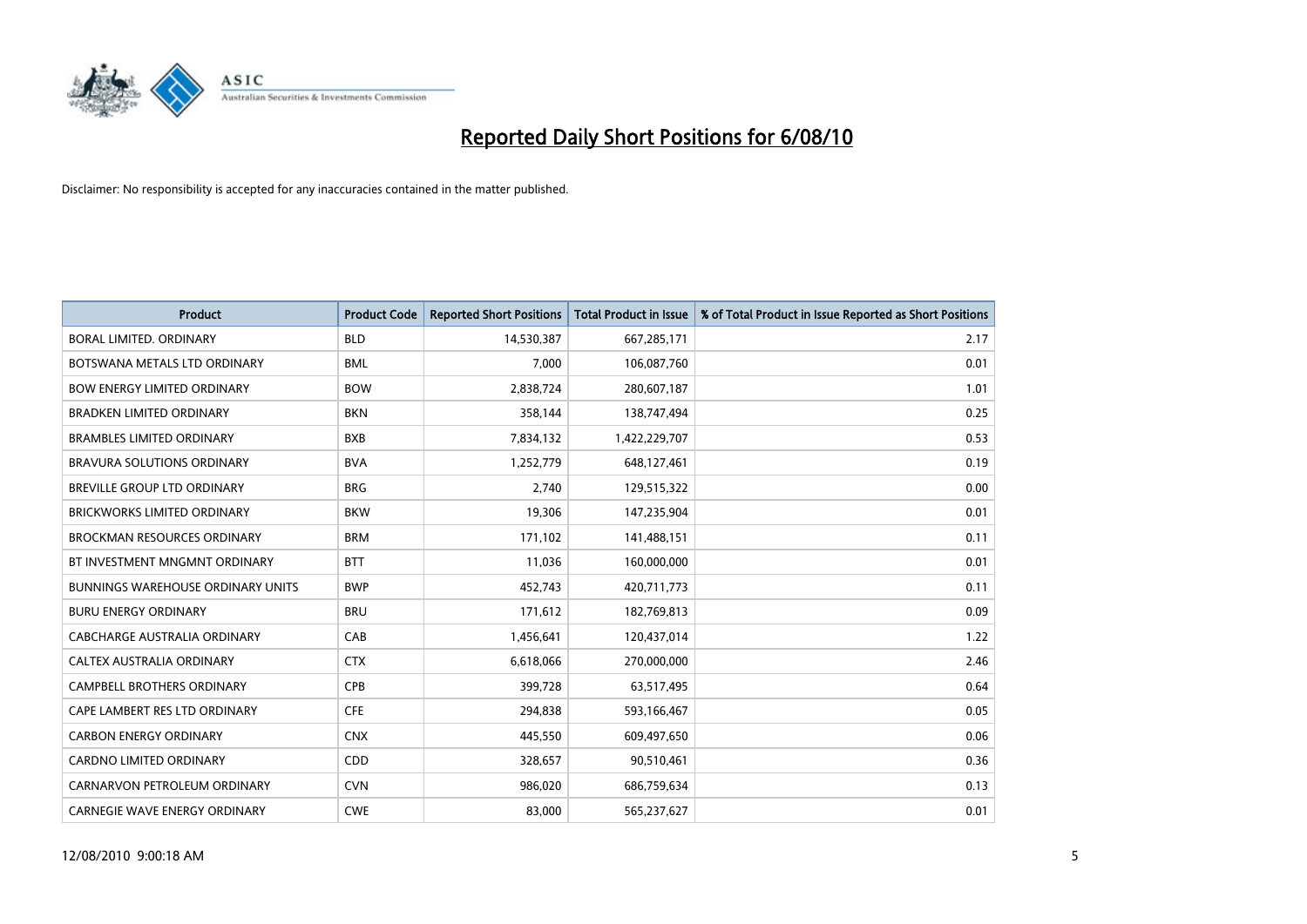

| <b>Product</b>                                | <b>Product Code</b> | <b>Reported Short Positions</b> | <b>Total Product in Issue</b> | % of Total Product in Issue Reported as Short Positions |
|-----------------------------------------------|---------------------|---------------------------------|-------------------------------|---------------------------------------------------------|
| <b>CARPATHIAN RESOURCES ORDINARY</b>          | <b>CPN</b>          | 75.000                          | 265,533,501                   | 0.03                                                    |
| CARPENTARIA EXP. LTD ORDINARY                 | CAP                 | 9,777                           | 93,821,301                    | 0.01                                                    |
| CARSALES.COM LTD ORDINARY                     | <b>CRZ</b>          | 581,854                         | 232,490,800                   | 0.25                                                    |
| CASH CONVERTERS ORD/DIV ACCESS                | CCV                 | 30,519                          | 379,761,025                   | 0.00                                                    |
| <b>CASPIAN OIL &amp; GAS ORDINARY</b>         | <b>CIG</b>          | 50,000                          | 1,331,500,513                 | 0.00                                                    |
| CATALPA RESOURCES ORDINARY                    | CAH                 | 57,189                          | 162,749,311                   | 0.03                                                    |
| <b>CEC GROUP LIMITED ORDINARY</b>             | <b>CEG</b>          | 1,750                           | 79,662,662                    | 0.00                                                    |
| <b>CELLNET GROUP ORDINARY</b>                 | <b>CLT</b>          | 1,342                           | 73,472,079                    | 0.00                                                    |
| <b>CENTENNIAL COAL ORDINARY</b>               | <b>CEY</b>          | 2,380,599                       | 395,028,737                   | 0.61                                                    |
| CENTRAL PETROLEUM ORDINARY                    | <b>CTP</b>          | 11,455                          | 907,291,115                   | 0.00                                                    |
| <b>CENTRO PROPERTIES UNITS/ORD STAPLED</b>    | <b>CNP</b>          | 323,831                         | 972,414,514                   | 0.03                                                    |
| <b>CENTRO RETAIL GROUP STAPLED SECURITIES</b> | <b>CER</b>          | 2,545,907                       | 2,286,399,424                 | 0.11                                                    |
| <b>CERAMIC FUEL CELLS ORDINARY</b>            | <b>CFU</b>          | 132,140                         | 1,029,873,280                 | 0.02                                                    |
| <b>CFS RETAIL PROPERTY UNITS</b>              | <b>CFX</b>          | 63,131,403                      | 2,510,727,671                 | 2.52                                                    |
| <b>CHALLENGER DIV.PRO. STAPLED UNITS</b>      | <b>CDI</b>          | 135,006                         | 913,426,007                   | 0.01                                                    |
| CHALLENGER F.S.G.LTD ORDINARY                 | CGF                 | 11,375,952                      | 499,473,232                   | 2.27                                                    |
| CHALLENGER INFRAST. STAPLED UNITS             | <b>CIF</b>          | 38,420                          | 317,867,768                   | 0.01                                                    |
| CHANDLER MACLEOD LTD ORDINARY                 | <b>CMG</b>          | 11,970                          | 421,812,960                   | 0.00                                                    |
| CHARTER HALL GROUP STAPLED US PROHIBIT.       | <b>CHC</b>          | 753,098                         | 1,212,723,832                 | 0.05                                                    |
| <b>CHARTER HALL OFFICE UNIT</b>               | COO                 | 2,381,477                       | 4,872,354,215                 | 0.04                                                    |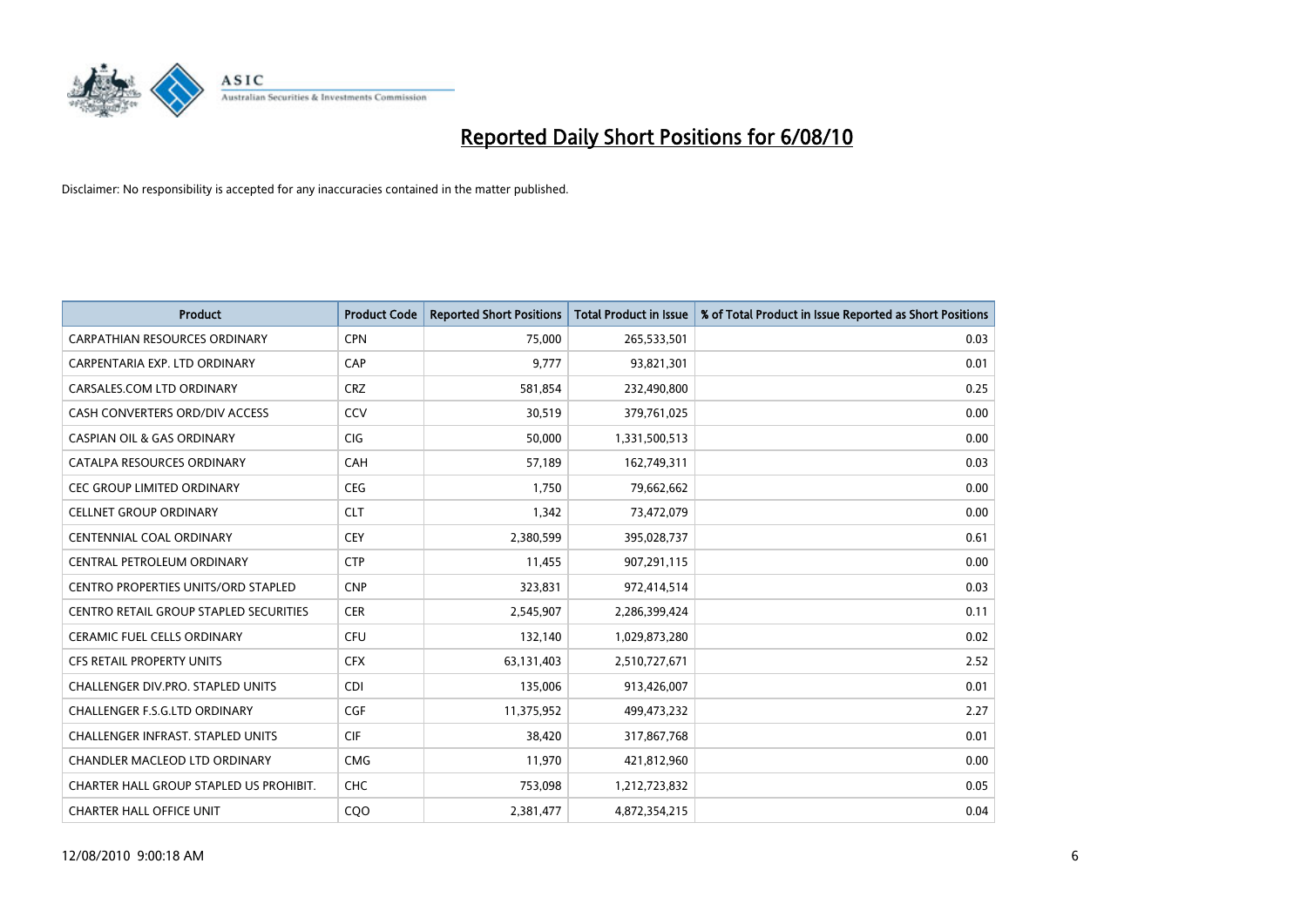

| <b>Product</b>                       | <b>Product Code</b> | <b>Reported Short Positions</b> | <b>Total Product in Issue</b> | % of Total Product in Issue Reported as Short Positions |
|--------------------------------------|---------------------|---------------------------------|-------------------------------|---------------------------------------------------------|
| <b>CHARTER HALL RETAIL UNITS</b>     | <b>CQR</b>          | 2,759,347                       | 1,505,216,260                 | 0.18                                                    |
| CHEMGENEX PHARMACEUT ORDINARY        | <b>CXS</b>          | 221,509                         | 283,348,870                   | 0.08                                                    |
| CITADEL RESOURCE GRP ORDINARY        | CGG                 | 2,698,149                       | 2,367,091,408                 | 0.11                                                    |
| CITIGOLD CORP LTD ORDINARY           | <b>CTO</b>          | 2,098,686                       | 928,565,634                   | 0.23                                                    |
| CLINUVEL PHARMACEUT, ORDINARY        | <b>CUV</b>          | 41,277                          | 303,188,665                   | 0.01                                                    |
| <b>CLOUGH LIMITED ORDINARY</b>       | <b>CLO</b>          | 599,778                         | 768,776,269                   | 0.07                                                    |
| <b>COAL &amp; ALLIED ORDINARY</b>    | <b>CNA</b>          | 209                             | 86,584,735                    | 0.00                                                    |
| COAL OF AFRICA LTD ORDINARY          | <b>CZA</b>          | 271,201                         | 530,514,663                   | 0.05                                                    |
| COALSPUR MINES LTD ORDINARY          | <b>CPL</b>          | 107,174                         | 363,553,134                   | 0.03                                                    |
| COCA-COLA AMATIL ORDINARY            | <b>CCL</b>          | 4,414,856                       | 754,602,169                   | 0.55                                                    |
| <b>COCHLEAR LIMITED ORDINARY</b>     | COH                 | 862,841                         | 56,543,401                    | 1.50                                                    |
| COEUR D'ALENE MINES. CDI 1:1         | <b>CXC</b>          | 1,710                           | 4,434,254                     | 0.04                                                    |
| <b>COFFEY INTERNATIONAL ORDINARY</b> | <b>COF</b>          | 17,409                          | 129,035,760                   | 0.01                                                    |
| COMMONWEALTH BANK, ORDINARY          | <b>CBA</b>          | 13,301,342                      | 1,548,777,374                 | 0.84                                                    |
| COMMONWEALTH PROP ORDINARY UNITS     | <b>CPA</b>          | 29,693,537                      | 2,012,803,230                 | 1.47                                                    |
| <b>COMPASS RESOURCES ORDINARY</b>    | <b>CMR</b>          | 101,480                         | 147,402,920                   | 0.07                                                    |
| <b>COMPUTERSHARE LTD ORDINARY</b>    | <b>CPU</b>          | 2,671,106                       | 555,664,059                   | 0.47                                                    |
| CONNECTEAST GROUP STAPLED            | CEU                 | 29,819,383                      | 3,940,145,951                 | 0.77                                                    |
| CONQUEST MINING ORDINARY             | COT                 | 937,968                         | 353,151,103                   | 0.26                                                    |
| CONSOLIDATED MEDIA. ORDINARY         | <b>CMI</b>          | 4,482,278                       | 596,758,471                   | 0.75                                                    |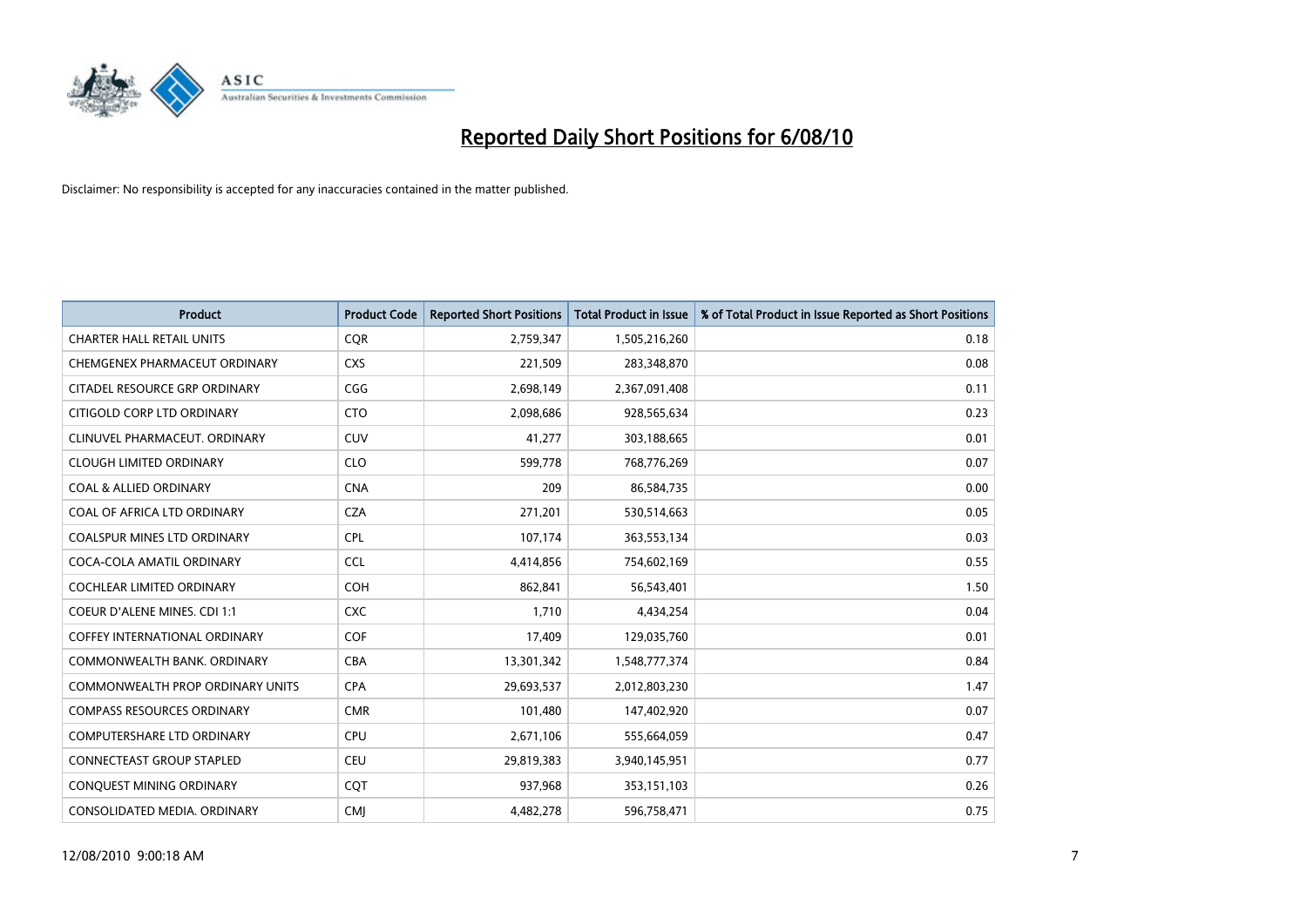

| <b>Product</b>                        | <b>Product Code</b> | <b>Reported Short Positions</b> | <b>Total Product in Issue</b> | % of Total Product in Issue Reported as Short Positions |
|---------------------------------------|---------------------|---------------------------------|-------------------------------|---------------------------------------------------------|
| <b>CONTANGO MICROCAP ORDINARY</b>     | <b>CTN</b>          | 7,500                           | 150,088,688                   | 0.00                                                    |
| <b>COOPER ENERGY LTD ORDINARY</b>     | <b>COE</b>          | 14,860                          | 292,576,001                   | 0.01                                                    |
| <b>COPPER STRIKE LTD ORDINARY</b>     | <b>CSE</b>          | 714                             | 116,455,571                   | 0.00                                                    |
| <b>CORPORATE EXPRESS ORDINARY</b>     | <b>CXP</b>          | 148                             | 169,366,966                   | 0.00                                                    |
| <b>COUNT FINANCIAL ORDINARY</b>       | COU                 | 214                             | 258,835,269                   | 0.00                                                    |
| <b>CRANE GROUP LIMITED ORDINARY</b>   | <b>CRG</b>          | 2,496,500                       | 78,286,427                    | 3.18                                                    |
| CROMWELL GROUP STAPLED SECURITIES     | <b>CMW</b>          | 106,982                         | 879,834,934                   | 0.01                                                    |
| <b>CROWN LIMITED ORDINARY</b>         | <b>CWN</b>          | 5,289,172                       | 753,555,290                   | 0.69                                                    |
| CS100 EMRG MKT INFRA UNITS FULLY PAID | CSU                 | 6,795,000                       | 54,550,000                    | 12.46                                                   |
| <b>CSG LIMITED ORDINARY</b>           | CSV                 | 89,786                          | 242,607,695                   | 0.04                                                    |
| <b>CSL LIMITED ORDINARY</b>           | <b>CSL</b>          | 13,376,085                      | 549,694,167                   | 2.41                                                    |
| <b>CSR LIMITED ORDINARY</b>           | <b>CSR</b>          | 9,894,976                       | 1,514,920,814                 | 0.64                                                    |
| <b>CUDECO LIMITED ORDINARY</b>        | CDU                 | 671,031                         | 136,065,740                   | 0.49                                                    |
| <b>CUSTOMERS LIMITED ORDINARY</b>     | <b>CUS</b>          | 44,021                          | 135,521,531                   | 0.03                                                    |
| DART ENERGY LTD ORDINARY              | <b>DTE</b>          | 3,671,104                       | 419,748,184                   | 0.86                                                    |
| DAVID JONES LIMITED ORDINARY          | <b>DJS</b>          | 17,479,653                      | 510,945,759                   | 3.42                                                    |
| DECMIL GROUP LIMITED ORDINARY         | <b>DCG</b>          | 17,397                          | 123,754,568                   | 0.01                                                    |
| DEEP YELLOW LIMITED ORDINARY          | <b>DYL</b>          | 47,612                          | 1,125,814,458                 | 0.00                                                    |
| DEVINE LIMITED ORDINARY               | <b>DVN</b>          | 1,000                           | 634,918,223                   | 0.00                                                    |
| DEXUS PROPERTY GROUP STAPLED UNITS    | <b>DXS</b>          | 17,631,997                      | 4,820,821,799                 | 0.37                                                    |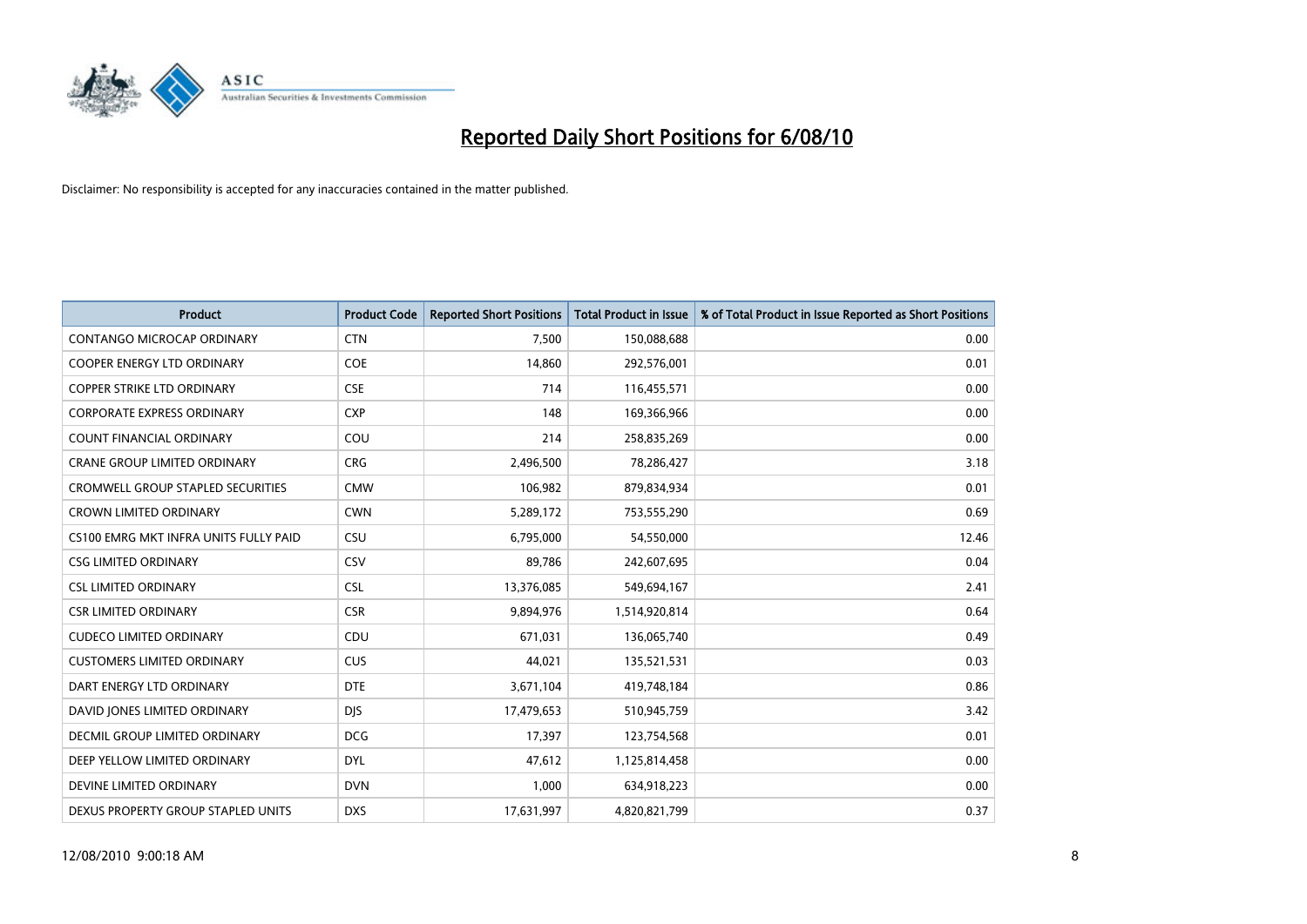

| <b>Product</b>                            | <b>Product Code</b> | <b>Reported Short Positions</b> | Total Product in Issue | % of Total Product in Issue Reported as Short Positions |
|-------------------------------------------|---------------------|---------------------------------|------------------------|---------------------------------------------------------|
| DISCOVERY METALS LTD ORDINARY             | <b>DML</b>          | 5,979                           | 302,202,585            | 0.00                                                    |
| <b>DOMINION MINING ORDINARY</b>           | <b>DOM</b>          | 435,543                         | 103,327,059            | 0.41                                                    |
| DOMINO PIZZA ENTERPR ORDINARY             | <b>DMP</b>          | $\overline{2}$                  | 68,280,174             | 0.00                                                    |
| DOWNER EDI LIMITED ORDINARY               | <b>DOW</b>          | 2,173,149                       | 336,582,351            | 0.64                                                    |
| DUET GROUP STAPLED US PROHIBIT.           | <b>DUE</b>          | 396,659                         | 870,559,400            | 0.04                                                    |
| DULUXGROUP LIMITED ORDINARY               | <b>DLX</b>          | 414,100                         | 366,038,208            | 0.09                                                    |
| <b>EASTERN STAR GAS ORDINARY</b>          | ESG                 | 6,071,914                       | 872,224,422            | 0.68                                                    |
| EDT RETAIL TRUST UNITS                    | <b>EDT</b>          | 99.457                          | 4,700,290,868          | 0.00                                                    |
| <b>ELDERS LIMITED ORDINARY</b>            | <b>ELD</b>          | 10,104,151                      | 448,598,480            | 2.24                                                    |
| ELDORADO GOLD CORP CDI 1:1                | EAU                 | 48,925                          | 22,388,646             | 0.22                                                    |
| ELIXIR PETROLEUM LTD ORDINARY             | <b>EXR</b>          | 324,400                         | 188,988,472            | 0.17                                                    |
| <b>EMECO HOLDINGS ORDINARY</b>            | <b>EHL</b>          | 2,033,780                       | 631,237,586            | 0.32                                                    |
| ENERGY RESOURCES ORDINARY 'A'             | <b>ERA</b>          | 315,959                         | 190,737,934            | 0.16                                                    |
| <b>ENERGY WORLD CORPOR, ORDINARY</b>      | <b>EWC</b>          | 604,412                         | 1,561,166,672          | 0.03                                                    |
| <b>ENTEK ENERGY LTD ORDINARY</b>          | ETE                 | 489.903                         | 225,192,535            | 0.22                                                    |
| <b>ENTELLECT SOLUTIONS ORDINARY</b>       | <b>ESN</b>          | 464,050                         | 1,740,334,200          | 0.03                                                    |
| ENVESTRA LIMITED ORDINARY                 | <b>ENV</b>          | 750,092                         | 1,386,827,962          | 0.04                                                    |
| EQUINOX MINERALS LTD CHESS DEPOSITARY INT | EON                 | 8,749,775                       | 707,734,878            | 1.23                                                    |
| <b>EVEREST FINANCIAL ORDINARY</b>         | <b>EFG</b>          | 4,300                           | 251,442,316            | 0.00                                                    |
| EXTRACT RESOURCES ORDINARY                | <b>EXT</b>          | 1,825,951                       | 243,252,298            | 0.73                                                    |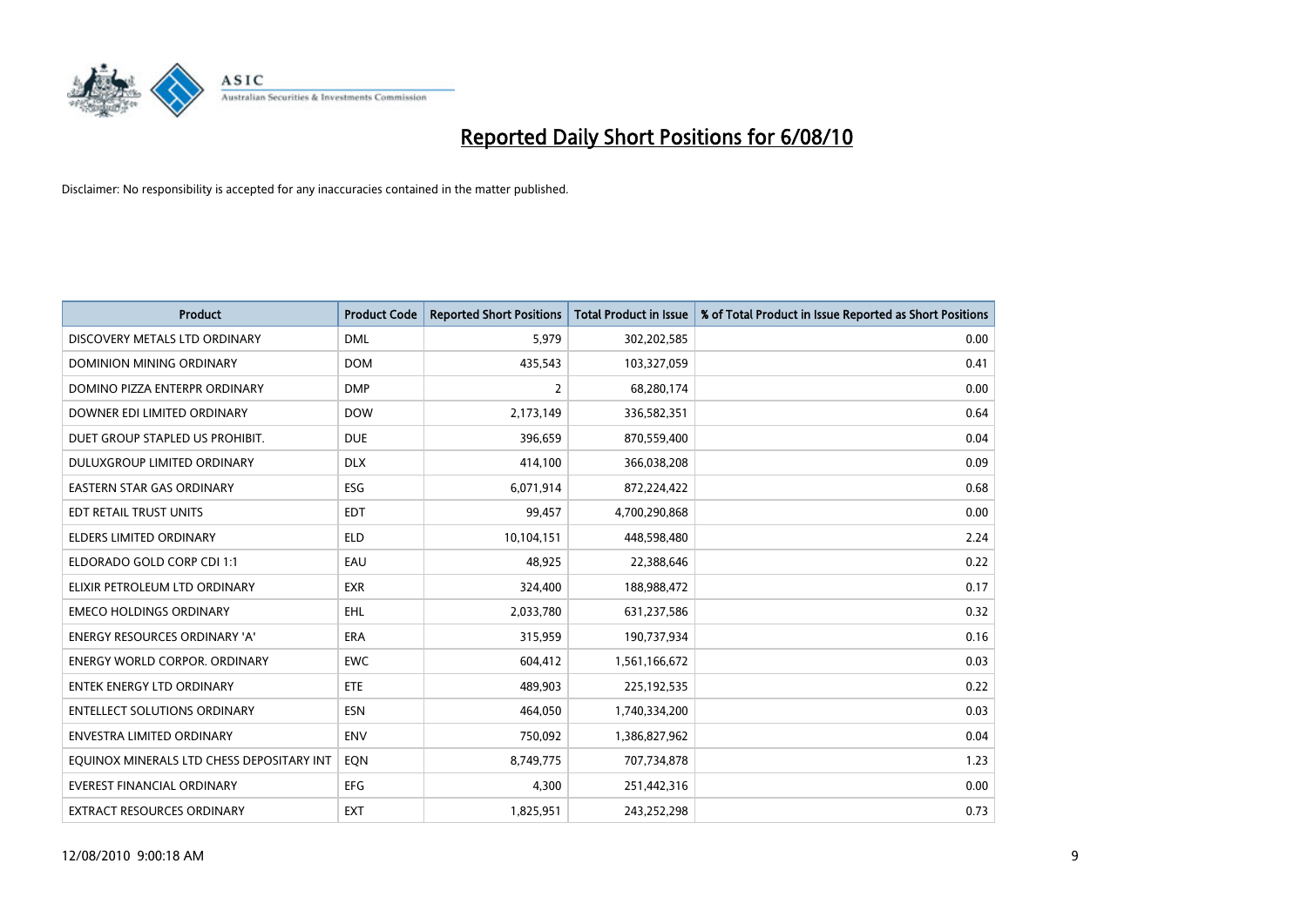

| <b>Product</b>                        | <b>Product Code</b> | <b>Reported Short Positions</b> | <b>Total Product in Issue</b> | % of Total Product in Issue Reported as Short Positions |
|---------------------------------------|---------------------|---------------------------------|-------------------------------|---------------------------------------------------------|
| FAIRFAX MEDIA LTD ORDINARY            | <b>FXJ</b>          | 302,036,730                     | 2,351,955,725                 | 12.83                                                   |
| <b>FANTASTIC HOLDINGS ORDINARY</b>    | <b>FAN</b>          | 4.663                           | 102,669,351                   | 0.00                                                    |
| <b>FERRAUS LIMITED ORDINARY</b>       | <b>FRS</b>          | 370                             | 202,695,137                   | 0.00                                                    |
| FISHER & PAYKEL APP. ORDINARY         | <b>FPA</b>          | 9,183,023                       | 724,235,162                   | 1.27                                                    |
| FISHER & PAYKEL H. ORDINARY           | <b>FPH</b>          | 1,472,724                       | 517,418,502                   | 0.29                                                    |
| FKP PROPERTY GROUP STAPLED SECURITIES | <b>FKP</b>          | 5,376,958                       | 1,166,821,398                 | 0.46                                                    |
| FLEETWOOD CORP ORDINARY               | <b>FWD</b>          | 74,529                          | 53,967,182                    | 0.13                                                    |
| FLETCHER BUILDING ORDINARY            | <b>FBU</b>          | 378,637                         | 606,946,993                   | 0.05                                                    |
| FLEXIGROUP LIMITED ORDINARY           | <b>FXL</b>          | 50,997                          | 270,818,164                   | 0.02                                                    |
| <b>FLIGHT CENTRE ORDINARY</b>         | <b>FLT</b>          | 2,518,500                       | 99,782,560                    | 2.52                                                    |
| FLINDERS MINES LTD ORDINARY           | <b>FMS</b>          | 20,752,618                      | 1,820,149,571                 | 1.15                                                    |
| <b>FOCUS MINERALS LTD ORDINARY</b>    | <b>FML</b>          | 2,000                           | 2,865,543,210                 | 0.00                                                    |
| FORTE ENERGY NL ORDINARY              | <b>FTE</b>          | 2,658,986                       | 580,658,031                   | 0.46                                                    |
| FORTESCUE METALS GRP ORDINARY         | <b>FMG</b>          | 27,759,725                      | 3,107,365,095                 | 0.87                                                    |
| <b>FOSTER'S GROUP ORDINARY</b>        | FGL                 | 8,148,945                       | 1,930,432,682                 | 0.38                                                    |
| FTD CORPORATION ORDINARY              | <b>FTD</b>          | 8,088                           | 100,421,069                   | 0.01                                                    |
| <b>FUNTASTIC LIMITED ORDINARY</b>     | <b>FUN</b>          | 322,528                         | 340,997,682                   | 0.09                                                    |
| <b>G.U.D. HOLDINGS ORDINARY</b>       | <b>GUD</b>          | 148,657                         | 67,703,709                    | 0.21                                                    |
| <b>GALAXY RESOURCES ORDINARY</b>      | <b>GXY</b>          | 97,405                          | 190,553,358                   | 0.05                                                    |
| <b>GEODYNAMICS LIMITED ORDINARY</b>   | GDY                 | 431,657                         | 292,840,219                   | 0.15                                                    |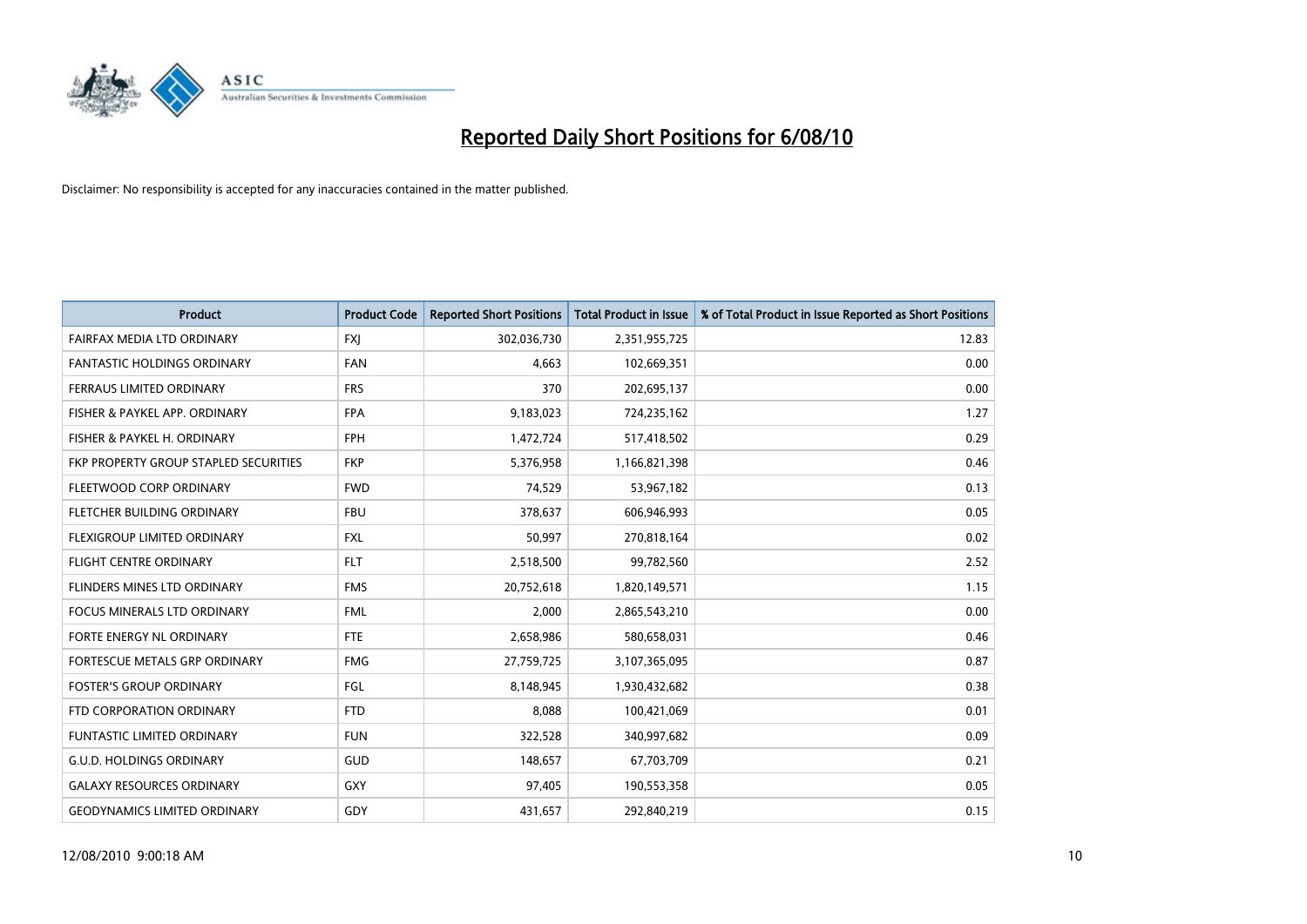

| <b>Product</b>                                   | <b>Product Code</b> | <b>Reported Short Positions</b> | Total Product in Issue | % of Total Product in Issue Reported as Short Positions |
|--------------------------------------------------|---------------------|---------------------------------|------------------------|---------------------------------------------------------|
| <b>GINDALBIE METALS LTD ORDINARY</b>             | <b>GBG</b>          | 8,602,104                       | 849,478,099            | 1.00                                                    |
| <b>GIRALIA RESOURCES NL ORDINARY</b>             | <b>GIR</b>          | 349,516                         | 178,310,170            | 0.19                                                    |
| <b>GLOBAL MINING ORDINARY</b>                    | <b>GMI</b>          | 8.951                           | 199,725,607            | 0.00                                                    |
| <b>GLOUCESTER COAL ORDINARY</b>                  | GCL                 | 258,592                         | 81,962,133             | 0.32                                                    |
| <b>GME RESOURCES LTD ORDINARY</b>                | <b>GME</b>          | 800                             | 302,352,750            | 0.00                                                    |
| <b>GOLDEN GATE PETROL ORDINARY</b>               | GGP                 | 11,538                          | 975,826,623            | 0.00                                                    |
| <b>GOLDEN WEST RESOURCE ORDINARY</b>             | <b>GWR</b>          | 1,617                           | 164,606,127            | 0.00                                                    |
| <b>GOODMAN FIELDER, ORDINARY</b>                 | <b>GFF</b>          | 3,591,455                       | 1,380,386,438          | 0.27                                                    |
| <b>GOODMAN GROUP STAPLED US PROHIBIT.</b>        | <b>GMG</b>          | 6,394,013                       | 6,369,751,394          | 0.10                                                    |
| <b>GPT GROUP STAPLED SEC.</b>                    | <b>GPT</b>          | 11,333,897                      | 1,855,529,431          | 0.60                                                    |
| <b>GRAINCORP LIMITED A CLASS ORDINARY</b>        | <b>GNC</b>          | 1,774,250                       | 198,318,900            | 0.91                                                    |
| <b>GRANGE RESOURCES, ORDINARY</b>                | <b>GRR</b>          | 1,570,503                       | 1,151,778,896          | 0.14                                                    |
| <b>GREAT SOUTHERN LTD ORDINARY</b>               | <b>GTP</b>          | 4,908,484                       | 643,234,118            | 0.76                                                    |
| <b>GREENLAND MIN EN LTD ORDINARY</b>             | GGG                 | 42,900                          | 249,905,308            | 0.02                                                    |
| <b>GUINNESS PEAT GROUP. CHESS DEPOSITARY INT</b> | GPG                 | 55                              | 334,319,260            | 0.00                                                    |
| <b>GUNNS LIMITED ORDINARY</b>                    | <b>GNS</b>          | 9,352,096                       | 806,734,892            | 1.16                                                    |
| <b>GWA INTERNATIONAL ORDINARY</b>                | <b>GWT</b>          | 2,437,270                       | 301,102,514            | 0.81                                                    |
| <b>HARVEY NORMAN ORDINARY</b>                    | <b>HVN</b>          | 30,997,578                      | 1,062,316,784          | 2.92                                                    |
| HASTIE GROUP LIMITED ORDINARY                    | <b>HST</b>          | 101,666                         | 239,716,924            | 0.04                                                    |
| HASTINGS DIVERSIFIED STAPLED SECURITY            | <b>HDF</b>          | 404.916                         | 513,336,482            | 0.07                                                    |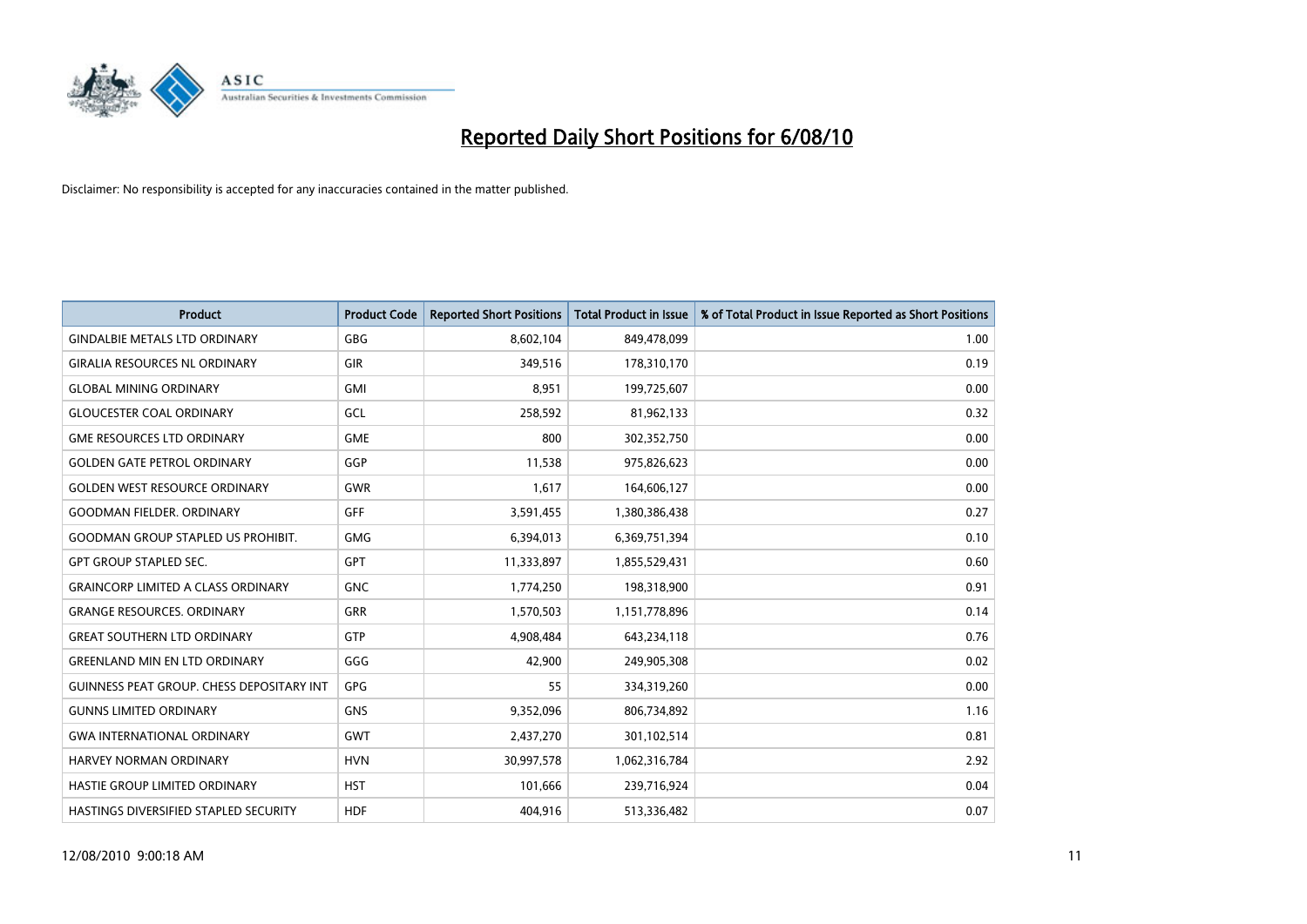

| <b>Product</b>                       | <b>Product Code</b> | <b>Reported Short Positions</b> | <b>Total Product in Issue</b> | % of Total Product in Issue Reported as Short Positions |
|--------------------------------------|---------------------|---------------------------------|-------------------------------|---------------------------------------------------------|
| <b>HEALTHSCOPE LIMITED ORDINARY</b>  | <b>HSP</b>          | 1,165,751                       | 317,335,186                   | 0.36                                                    |
| <b>HEARTWARE INT INC CDI 35:1</b>    | <b>HIN</b>          | 272,008                         | 72,583,000                    | 0.37                                                    |
| <b>HENDERSON GROUP CDI 1:1</b>       | <b>HGG</b>          | 6,262,776                       | 566,751,863                   | 1.10                                                    |
| HFA HOLDINGS LIMITED ORDINARY        | <b>HFA</b>          | 1,837,848                       | 469,330,170                   | 0.38                                                    |
| <b>HIGHLANDS PACIFIC ORDINARY</b>    | <b>HIG</b>          | 2,382,826                       | 669,062,148                   | 0.36                                                    |
| HILLS INDUSTRIES LTD ORDINARY        | <b>HIL</b>          | 2,097,615                       | 248,219,660                   | 0.83                                                    |
| HORIZON OIL LIMITED ORDINARY         | <b>HZN</b>          | 2,291,917                       | 1,126,621,515                 | 0.20                                                    |
| HUNNU COAL LIMITED ORDINARY          | <b>HUN</b>          | 6,983                           | 109,600,002                   | 0.01                                                    |
| <b>ICON ENERGY LIMITED ORDINARY</b>  | <b>ICN</b>          | 353,197                         | 439,801,394                   | 0.09                                                    |
| <b>IINET LIMITED ORDINARY</b>        | <b>IIN</b>          | 1,038,450                       | 151,898,119                   | 0.68                                                    |
| ILUKA RESOURCES ORDINARY             | ILU                 | 9,196,256                       | 418,700,517                   | 2.20                                                    |
| <b>IMDEX LIMITED ORDINARY</b>        | <b>IMD</b>          | 5,540                           | 195,047,128                   | 0.00                                                    |
| IMF (AUSTRALIA) LTD ORDINARY         | <b>IMF</b>          | 380,423                         | 122,496,819                   | 0.31                                                    |
| <b>IMX RESOURCES LTD ORDINARY</b>    | <b>IXR</b>          | 20,000                          | 260,252,803                   | 0.01                                                    |
| <b>INCITEC PIVOT ORDINARY</b>        | IPL                 | 9,833,704                       | 1,628,730,107                 | 0.61                                                    |
| <b>INDAGO RESOURCES LTD ORDINARY</b> | <b>IDG</b>          | 8,179                           | 99,449,536                    | 0.01                                                    |
| INDEPENDENCE GROUP ORDINARY          | <b>IGO</b>          | 165,551                         | 113,813,539                   | 0.15                                                    |
| INDOPHIL RESOURCES ORDINARY          | <b>IRN</b>          | 289,850                         | 423,428,803                   | 0.06                                                    |
| <b>INDUSTREA LIMITED ORDINARY</b>    | IDL                 | 1,194,933                       | 956,668,877                   | 0.11                                                    |
| INFIGEN ENERGY STAPLED SECURITIES    | <b>IFN</b>          | 5,542,915                       | 760,374,428                   | 0.73                                                    |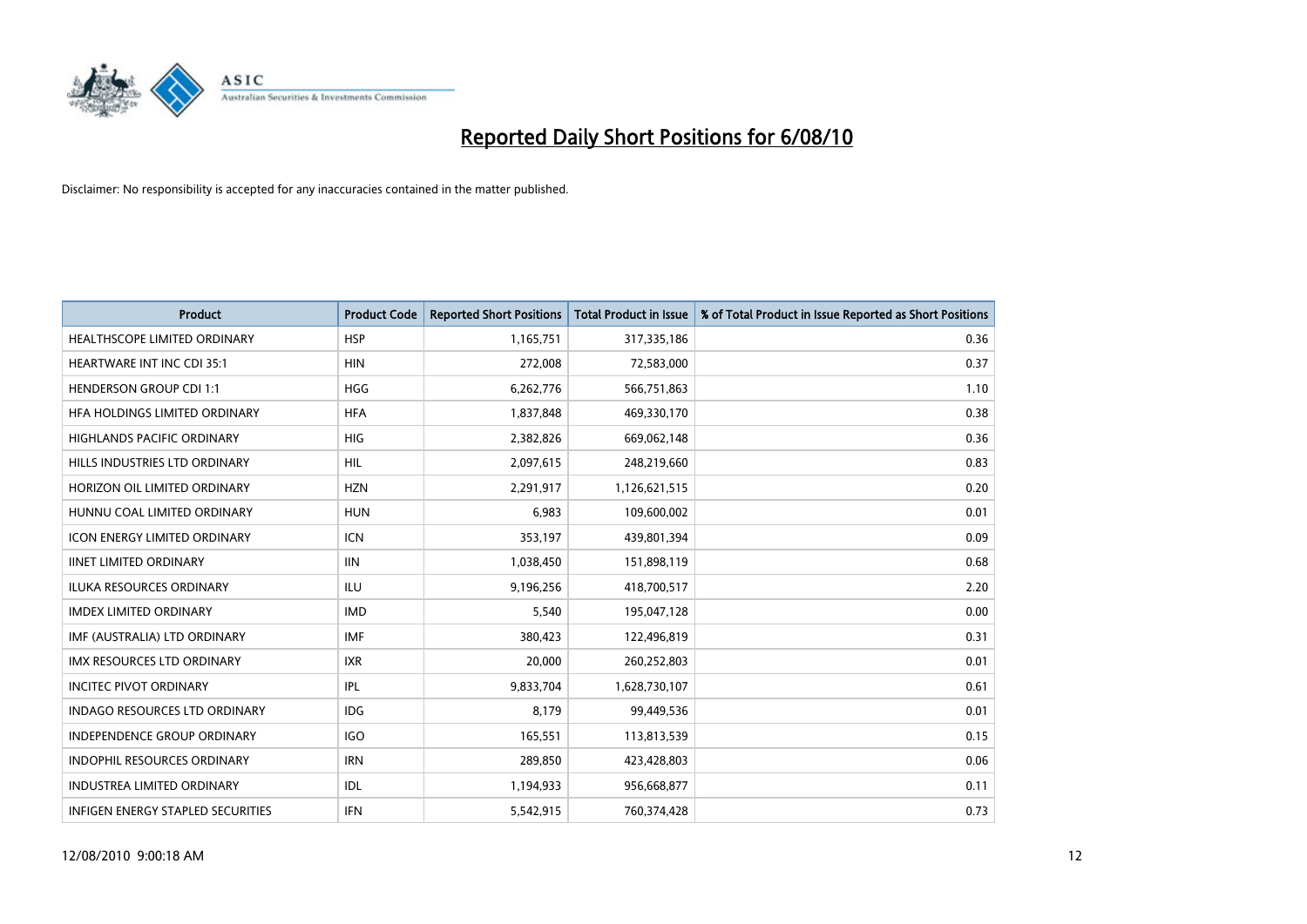

| <b>Product</b>                                  | <b>Product Code</b> | <b>Reported Short Positions</b> | <b>Total Product in Issue</b> | % of Total Product in Issue Reported as Short Positions |
|-------------------------------------------------|---------------------|---------------------------------|-------------------------------|---------------------------------------------------------|
| ING INDUSTRIAL FUND UNITS                       | <b>IIF</b>          | 7,655,427                       | 2,592,249,647                 | 0.28                                                    |
| ING OFFICE FUND STAPLED SECURITIES              | <b>IOF</b>          | 907,843                         | 2,729,071,212                 | 0.03                                                    |
| ING RE COM GROUP STAPLED SECURITIES             | ILF.                | 9.075                           | 441,029,194                   | 0.00                                                    |
| INNAMINCKA PETROLEUM ORDINARY                   | <b>INP</b>          | 14,205                          | 261,548,890                   | 0.01                                                    |
| <b>INSURANCE AUSTRALIA ORDINARY</b>             | <b>IAG</b>          | 3,622,860                       | 2,078,994,021                 | 0.14                                                    |
| INTEGRA MINING LTD, ORDINARY                    | <b>IGR</b>          | 1,583,078                       | 755,792,394                   | 0.20                                                    |
| <b>INTOLL GROUP STAPLED SECURITIES</b>          | <b>ITO</b>          | 475.065                         | 2,261,732,048                 | 0.02                                                    |
| <b>INTREPID MINES ORDINARY</b>                  | <b>IAU</b>          | 179,123                         | 429,946,319                   | 0.04                                                    |
| <b>INVOCARE LIMITED ORDINARY</b>                | <b>IVC</b>          | 1,057,130                       | 102,069,091                   | 1.03                                                    |
| <b>ION LIMITED ORDINARY</b>                     | <b>ION</b>          | 164,453                         | 256,365,105                   | 0.06                                                    |
| <b>IOOF HOLDINGS LTD ORDINARY</b>               | IFL.                | 1,501,744                       | 229,794,395                   | 0.63                                                    |
| <b>IRESS MARKET TECH. ORDINARY</b>              | <b>IRE</b>          | 1,133,661                       | 126,018,142                   | 0.90                                                    |
| <b>IRON ORE HOLDINGS ORDINARY</b>               | <b>IOH</b>          | 46.361                          | 135,374,850                   | 0.03                                                    |
| <b>ISHARES MSCI EAFE CDI 1:1</b>                | <b>IVE</b>          | 78,119                          | 590,400,000                   | 0.01                                                    |
| ISHARES MSCI EM MKTS CDI 1:1                    | <b>IEM</b>          | 63,587                          | 425,700,000                   | 0.01                                                    |
| <b>ISOFT GROUP LIMITED ORDINARY</b>             | <b>ISF</b>          | 13,618,146                      | 1,050,497,291                 | 1.29                                                    |
| <b>IVANHOE AUSTRALIA ORDINARY</b>               | <b>IVA</b>          | 317,247                         | 71,055,953                    | 0.45                                                    |
| <b>JABIRU METALS LTD ORDINARY</b>               | <b>JML</b>          | 490,181                         | 552,619,180                   | 0.08                                                    |
| <b>IAMES HARDIE INDUST CHESS DEPOSITARY INT</b> | <b>IHX</b>          | 14,851,711                      | 435,438,790                   | 3.40                                                    |
| <b>IAMESON RESOURCES ORDINARY</b>               | <b>JAL</b>          | 1,600,000                       | 63,885,910                    | 2.50                                                    |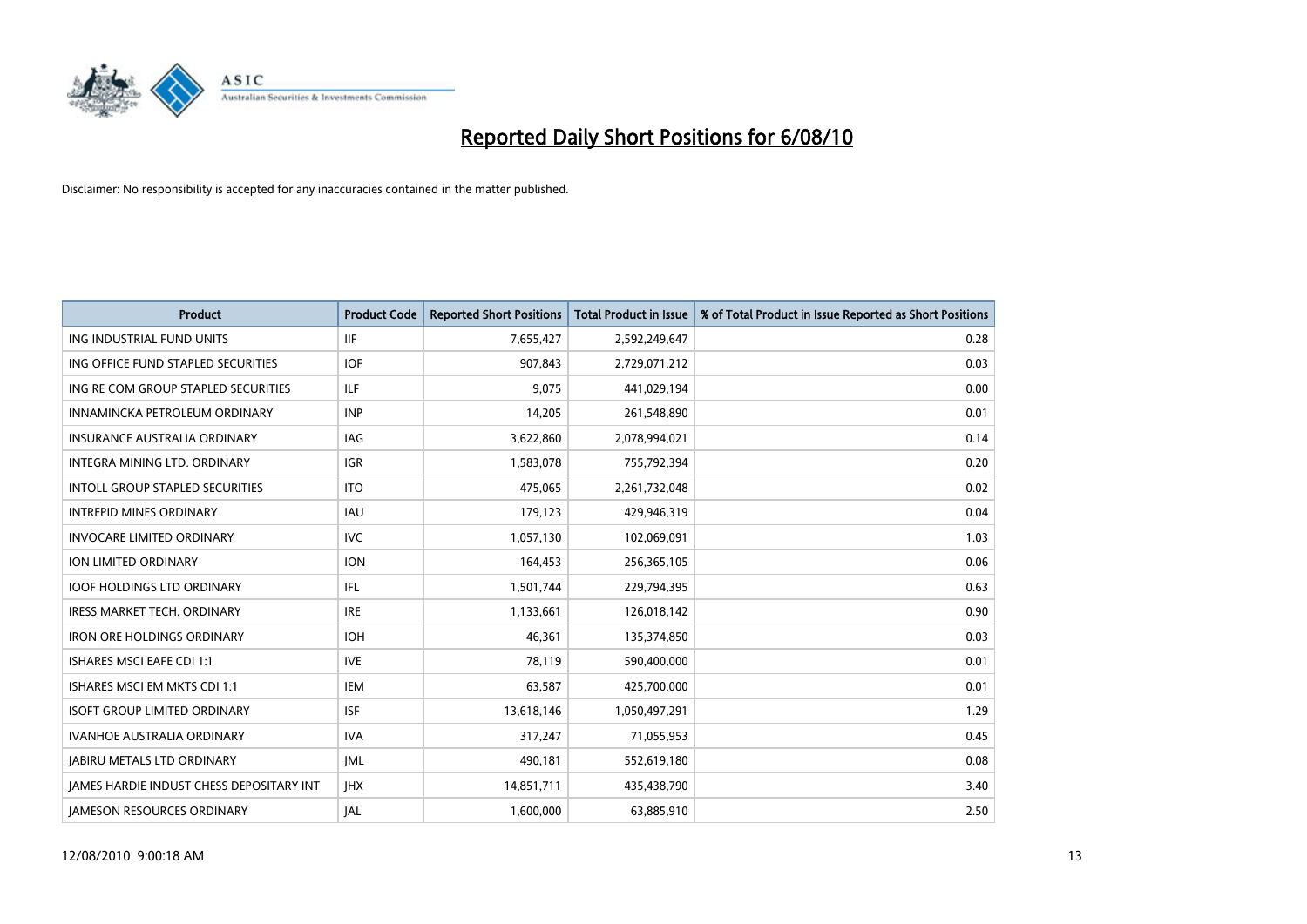

| <b>Product</b>                        | <b>Product Code</b> | <b>Reported Short Positions</b> | <b>Total Product in Issue</b> | % of Total Product in Issue Reported as Short Positions |
|---------------------------------------|---------------------|---------------------------------|-------------------------------|---------------------------------------------------------|
| <b>JB HI-FI LIMITED ORDINARY</b>      | <b>JBH</b>          | 3,127,913                       | 108,344,987                   | 2.90                                                    |
| KAGARA LTD ORDINARY                   | KZL                 | 4,819,007                       | 674,489,717                   | 0.70                                                    |
| KAROON GAS AUSTRALIA ORDINARY         | <b>KAR</b>          | 134,981                         | 177,546,198                   | 0.06                                                    |
| KATHMANDU HOLD LTD ORDINARY           | <b>KMD</b>          | 109,981                         | 200,000,000                   | 0.06                                                    |
| <b>KEYBRIDGE CAPITAL ORDINARY</b>     | <b>KBC</b>          | 5,999                           | 172,070,564                   | 0.00                                                    |
| KIMBERLEY METALS LTD ORDINARY         | <b>KBL</b>          | 2,609                           | 94,490,816                    | 0.00                                                    |
| KINGSGATE CONSOLID, ORDINARY          | <b>KCN</b>          | 356,130                         | 100,725,449                   | 0.34                                                    |
| LEIGHTON HOLDINGS ORDINARY            | LEI                 | 2,369,302                       | 300,692,299                   | 0.76                                                    |
| LEND LEASE GROUP UNIT/ORD STAPLED     | LLC                 | 431,461                         | 565,558,754                   | 0.08                                                    |
| LIHIR GOLD LIMITED. ORDINARY          | LGL                 | 9,683,720                       | 2,368,729,935                 | 0.39                                                    |
| LINC ENERGY LTD ORDINARY              | <b>LNC</b>          | 2,492,694                       | 494,652,399                   | 0.51                                                    |
| LYNAS CORPORATION ORDINARY            | <b>LYC</b>          | 9,664,820                       | 1,655,499,093                 | 0.58                                                    |
| MAC SERVICES (THE) ORDINARY           | <b>MSL</b>          | 6.890                           | 165,966,692                   | 0.00                                                    |
| MACARTHUR COAL ORDINARY               | <b>MCC</b>          | 823,142                         | 254,333,109                   | 0.32                                                    |
| <b>MACMAHON HOLDINGS ORDINARY</b>     | <b>MAH</b>          | 6,918,044                       | 733,711,705                   | 0.93                                                    |
| MACQ ATLAS ROADS GRP ORDINARY STAPLED | <b>MOA</b>          | 1,668,443                       | 452,345,907                   | 0.37                                                    |
| MACQUARIE GROUP LTD ORDINARY          | <b>MQG</b>          | 4,796,589                       | 345,489,546                   | 1.42                                                    |
| MANTRA RESOURCES ORDINARY             | <b>MRU</b>          | 49,650                          | 130,229,188                   | 0.04                                                    |
| MAP GROUP STAPLED US PROHIBIT.        | <b>MAP</b>          | 8,362,130                       | 1,861,210,782                 | 0.45                                                    |
| <b>MARION ENERGY ORDINARY</b>         | <b>MAE</b>          | 374.994                         | 429,822,043                   | 0.09                                                    |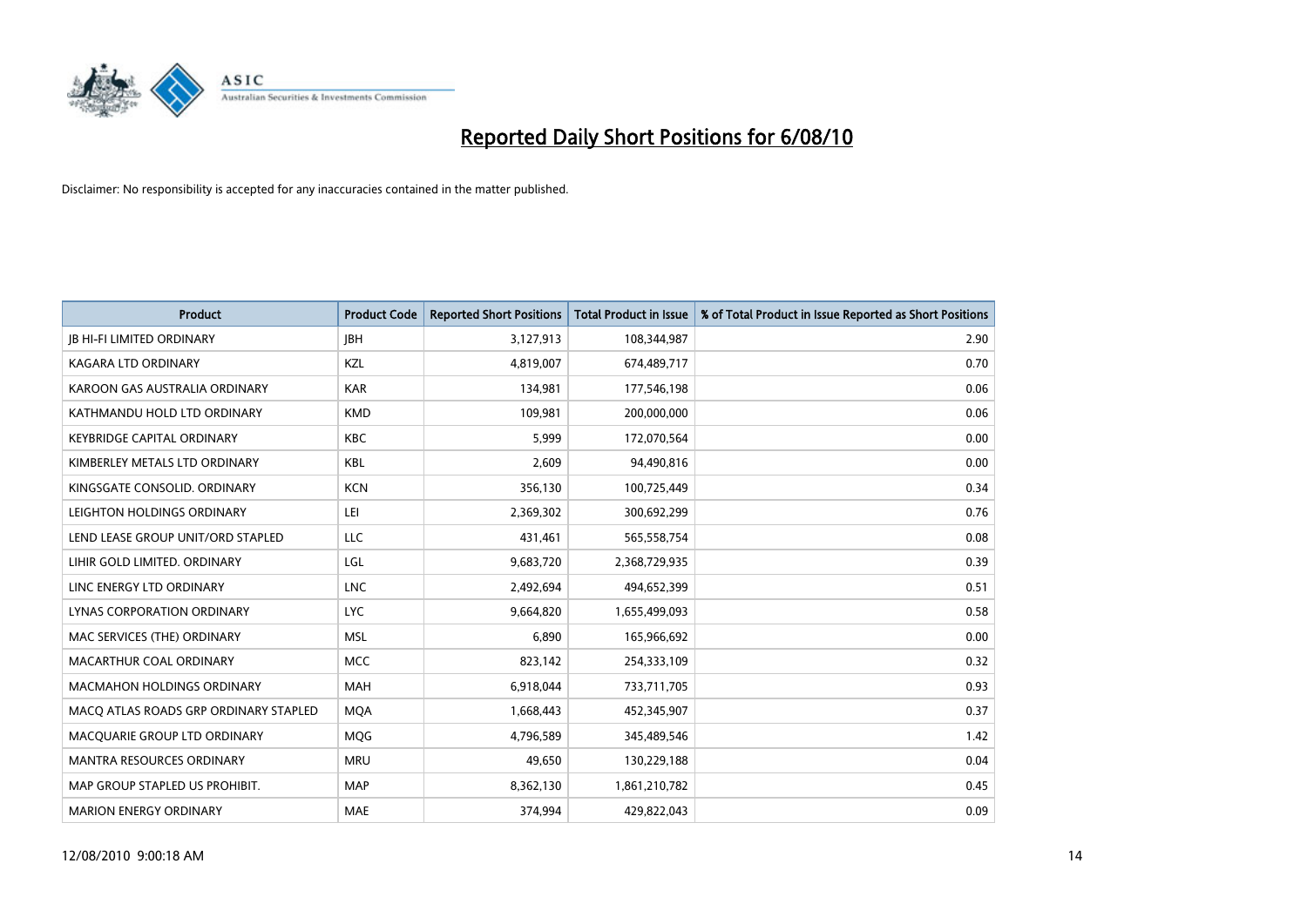

| <b>Product</b>                     | <b>Product Code</b> | <b>Reported Short Positions</b> | <b>Total Product in Issue</b> | % of Total Product in Issue Reported as Short Positions |
|------------------------------------|---------------------|---------------------------------|-------------------------------|---------------------------------------------------------|
| <b>MCPHERSON'S LTD ORDINARY</b>    | <b>MCP</b>          | 8,228                           | 71,651,758                    | 0.01                                                    |
| MEDUSA MINING LTD ORDINARY         | <b>MML</b>          | 19,440                          | 187,584,911                   | 0.00                                                    |
| MELBOURNE IT LIMITED ORDINARY      | <b>MLB</b>          | 167,167                         | 79,569,967                    | 0.21                                                    |
| MEO AUSTRALIA LTD ORDINARY         | <b>MEO</b>          | 174,459                         | 477,220,955                   | 0.03                                                    |
| <b>MERMAID MARINE ORDINARY</b>     | <b>MRM</b>          | 262,814                         | 186,884,825                   | 0.13                                                    |
| METALS X LIMITED ORDINARY          | <b>MLX</b>          | 326,940                         | 1,365,661,782                 | 0.03                                                    |
| METCASH LIMITED ORDINARY           | <b>MTS</b>          | 18,197,711                      | 767,055,221                   | 2.35                                                    |
| METGASCO LIMITED ORDINARY          | <b>MEL</b>          | 235,435                         | 249,006,674                   | 0.09                                                    |
| MICLYN EXP OFFSHR ORDINARY         | <b>MIO</b>          | 199,999                         | 271,700,000                   | 0.07                                                    |
| MINARA RESOURCES ORDINARY          | <b>MRE</b>          | 2,461,644                       | 1,167,783,517                 | 0.21                                                    |
| MINCOR RESOURCES NL ORDINARY       | <b>MCR</b>          | 1,665,634                       | 200,184,686                   | 0.82                                                    |
| MINERAL DEPOSITS ORDINARY          | <b>MDL</b>          | 2,203,205                       | 580,576,525                   | 0.37                                                    |
| MINERAL RESOURCES. ORDINARY        | <b>MIN</b>          | 351,410                         | 161,658,402                   | 0.22                                                    |
| MIRABELA NICKEL LTD ORDINARY       | <b>MBN</b>          | 7,937,541                       | 367, 162, 725                 | 2.13                                                    |
| MIRVAC GROUP STAPLED SECURITIES    | <b>MGR</b>          | 2,386,680                       | 3,266,304,329                 | 0.07                                                    |
| MITCHELL COMMUNITCA. ORDINARY      | <b>MCU</b>          | 16,057                          | 301,761,208                   | 0.01                                                    |
| MOLOPO ENERGY LTD ORDINARY         | <b>MPO</b>          | 235,499                         | 250,822,584                   | 0.10                                                    |
| MOLY MINES LIMITED ORDINARY        | <b>MOL</b>          | 11,300                          | 363,916,323                   | 0.00                                                    |
| <b>MONADELPHOUS GROUP ORDINARY</b> | <b>MND</b>          | 1,030,857                       | 86,459,327                    | 1.19                                                    |
| MORTGAGE CHOICE LTD ORDINARY       | <b>MOC</b>          | 307                             | 119,617,705                   | 0.00                                                    |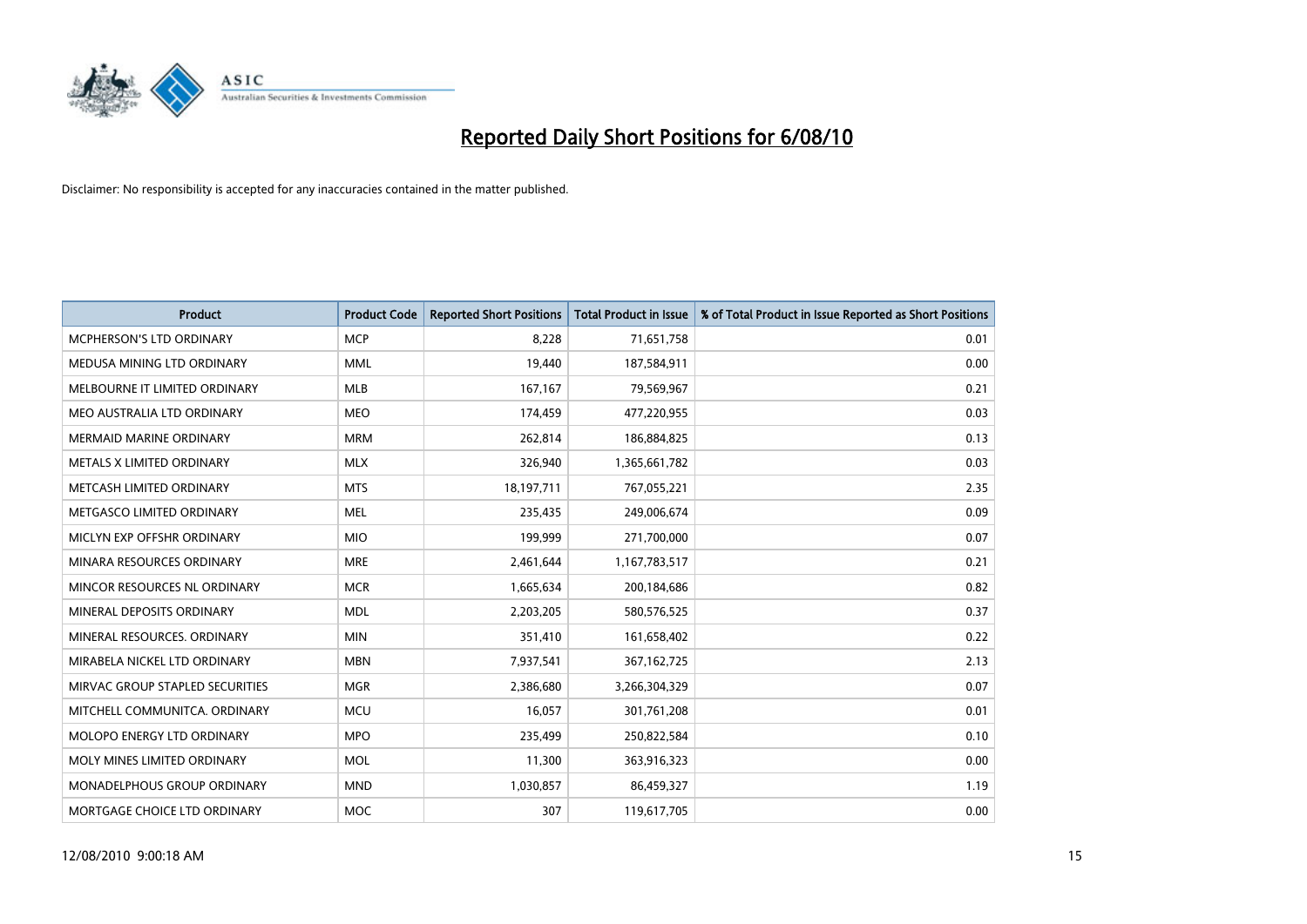

| <b>Product</b>                    | <b>Product Code</b> | <b>Reported Short Positions</b> | <b>Total Product in Issue</b> | % of Total Product in Issue Reported as Short Positions |
|-----------------------------------|---------------------|---------------------------------|-------------------------------|---------------------------------------------------------|
| MOSAIC OIL NL ORDINARY            | <b>MOS</b>          | 41,742                          | 821,710,775                   | 0.01                                                    |
| <b>MOUNT GIBSON IRON ORDINARY</b> | <b>MGX</b>          | 2,372,819                       | 1,079,570,693                 | 0.23                                                    |
| MURCHISON METALS LTD ORDINARY     | <b>MMX</b>          | 3,345,434                       | 435,384,268                   | 0.76                                                    |
| MYER HOLDINGS LTD ORDINARY        | <b>MYR</b>          | 12,086,977                      | 581,517,884                   | 2.07                                                    |
| <b>MYSTATE LIMITED ORDINARY</b>   | <b>MYS</b>          | 1,400                           | 67,411,055                    | 0.00                                                    |
| NATIONAL AUST. BANK ORDINARY      | <b>NAB</b>          | 14,101,460                      | 2,133,245,479                 | 0.65                                                    |
| NATURAL FUEL LIMITED ORDINARY     | <b>NFL</b>          |                                 | 506,612,127                   | 0.00                                                    |
| NAVITAS LIMITED ORDINARY          | <b>NVT</b>          | 879,331                         | 342,361,526                   | 0.24                                                    |
| NEPTUNE MARINE ORDINARY           | <b>NMS</b>          | 995,811                         | 429,842,672                   | 0.22                                                    |
| NEW HOPE CORPORATION ORDINARY     | <b>NHC</b>          | 211,259                         | 827,730,549                   | 0.02                                                    |
| NEWCREST MINING ORDINARY          | <b>NCM</b>          | 29,868,922                      | 483,499,363                   | 6.16                                                    |
| NEWS CORP A NON-VOTING CDI        | <b>NWSLV</b>        | 555,876                         | 1,824,472,286                 | 0.02                                                    |
| NEWS CORP B VOTING CDI            | <b>NWS</b>          | 7,576,500                       | 798,520,953                   | 0.93                                                    |
| NEXBIS LIMITED ORDINARY           | <b>NBS</b>          | 63,733                          | 498,972,940                   | 0.01                                                    |
| NEXUS ENERGY LIMITED ORDINARY     | <b>NXS</b>          | 4,621,985                       | 988,257,304                   | 0.46                                                    |
| NIB HOLDINGS LIMITED ORDINARY     | <b>NHF</b>          | 475,910                         | 495,431,427                   | 0.09                                                    |
| NICK SCALI LIMITED ORDINARY       | <b>NCK</b>          | 35,846                          | 81,000,000                    | 0.04                                                    |
| NIDO PETROLEUM ORDINARY           | <b>NDO</b>          | 253,463                         | 1,080,658,378                 | 0.02                                                    |
| NORTHERN CREST ORDINARY           | <b>NOC</b>          | 24,345                          | 116,074,781                   | 0.02                                                    |
| NORTHERN IRON LTD ORDINARY        | <b>NFE</b>          | 639,156                         | 292,204,786                   | 0.21                                                    |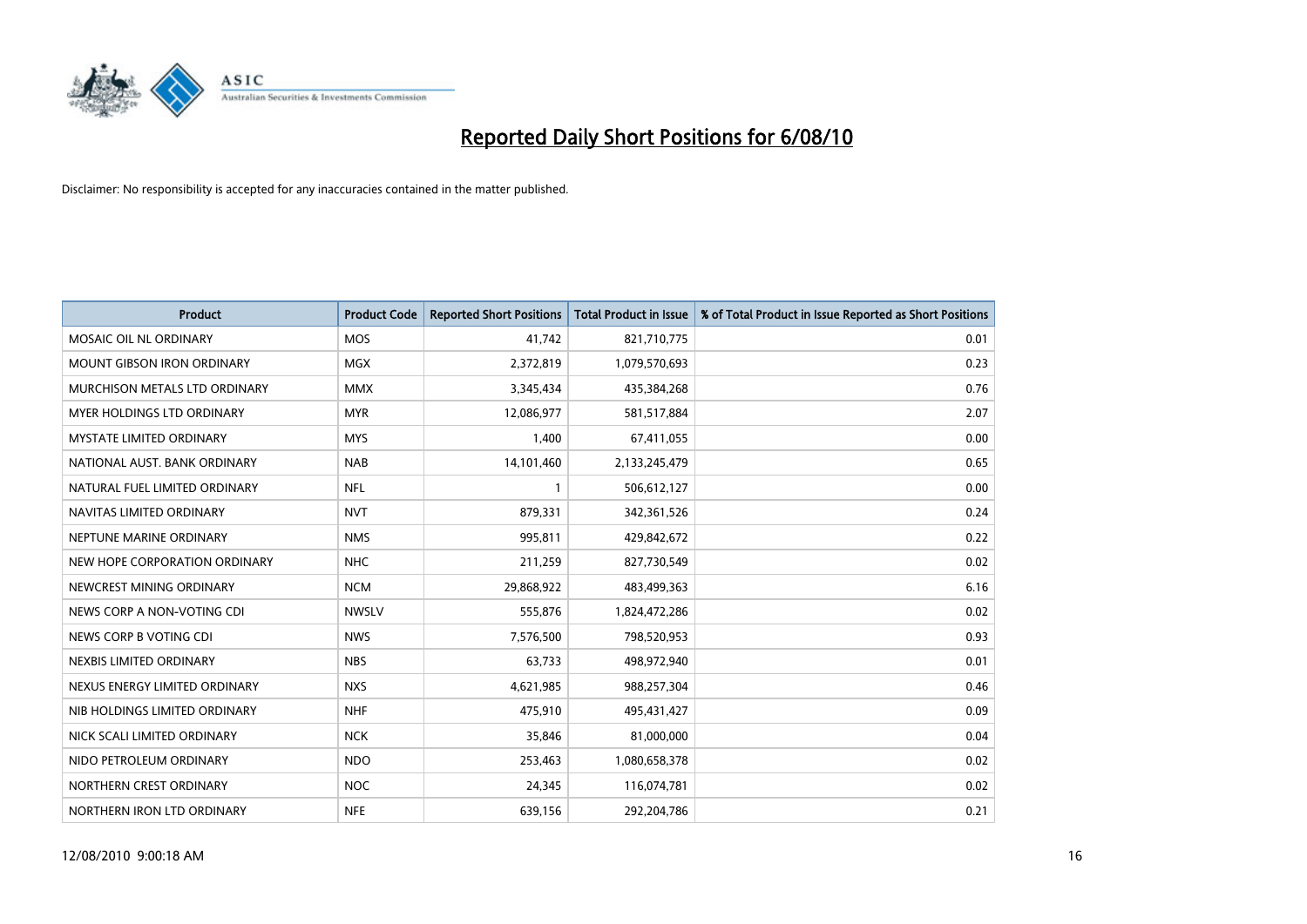

| <b>Product</b>                        | <b>Product Code</b> | <b>Reported Short Positions</b> | <b>Total Product in Issue</b> | % of Total Product in Issue Reported as Short Positions |
|---------------------------------------|---------------------|---------------------------------|-------------------------------|---------------------------------------------------------|
| NOVOGEN LIMITED ORDINARY              | <b>NRT</b>          | 21,500                          | 102,125,894                   | 0.02                                                    |
| NRW HOLDINGS LIMITED ORDINARY         | <b>NWH</b>          | 509,606                         | 251,223,000                   | 0.20                                                    |
| NUFARM LIMITED ORDINARY               | <b>NUF</b>          | 2,884,414                       | 261,775,731                   | 1.11                                                    |
| OAKTON LIMITED ORDINARY               | OKN                 | 522,661                         | 91,987,235                    | 0.56                                                    |
| OCEANAGOLD CORP. CHESS DEPOSITARY INT | <b>OGC</b>          | 646,285                         | 228,198,170                   | 0.29                                                    |
| OCEANIA CAPITAL LTD ORDINARY          | <b>OCP</b>          | 2,500                           | 91,921,295                    | 0.00                                                    |
| OIL SEARCH LTD ORDINARY               | OSH                 | 6,491,814                       | 1,308,279,222                 | 0.46                                                    |
| OM HOLDINGS LIMITED ORDINARY          | <b>OMH</b>          | 433,736                         | 498,485,150                   | 0.08                                                    |
| <b>ONESTEEL LIMITED ORDINARY</b>      | OST                 | 6,127,819                       | 1,331,583,166                 | 0.48                                                    |
| ORICA LIMITED ORDINARY                | ORI                 | 1,524,383                       | 362,100,430                   | 0.40                                                    |
| ORIGIN ENERGY ORDINARY                | <b>ORG</b>          | 2,674,383                       | 880,668,872                   | 0.30                                                    |
| OROCOBRE LIMITED ORDINARY             | <b>ORE</b>          | 13,911                          | 91,056,426                    | 0.02                                                    |
| OTTO ENERGY LIMITED ORDINARY          | <b>OEL</b>          | 109,204                         | 1,134,540,071                 | 0.01                                                    |
| OZ MINERALS ORDINARY                  | OZL                 | 68,754,485                      | 3,121,339,730                 | 2.18                                                    |
| <b>PACIFIC BRANDS ORDINARY</b>        | PBG                 | 3,732,984                       | 931,386,248                   | 0.41                                                    |
| PALADIN ENERGY LTD ORDINARY           | <b>PDN</b>          | 20,348,327                      | 717,892,802                   | 2.81                                                    |
| PAN PACIFIC PETROL. ORDINARY          | PPP                 | 21,527                          | 588,612,110                   | 0.00                                                    |
| PANAUST LIMITED ORDINARY              | <b>PNA</b>          | 10,751,855                      | 2,953,925,939                 | 0.36                                                    |
| PANORAMIC RESOURCES ORDINARY          | PAN                 | 39,084                          | 205,262,842                   | 0.01                                                    |
| PAPERLINX LIMITED ORDINARY            | <b>PPX</b>          | 10,473,729                      | 603,580,761                   | 1.72                                                    |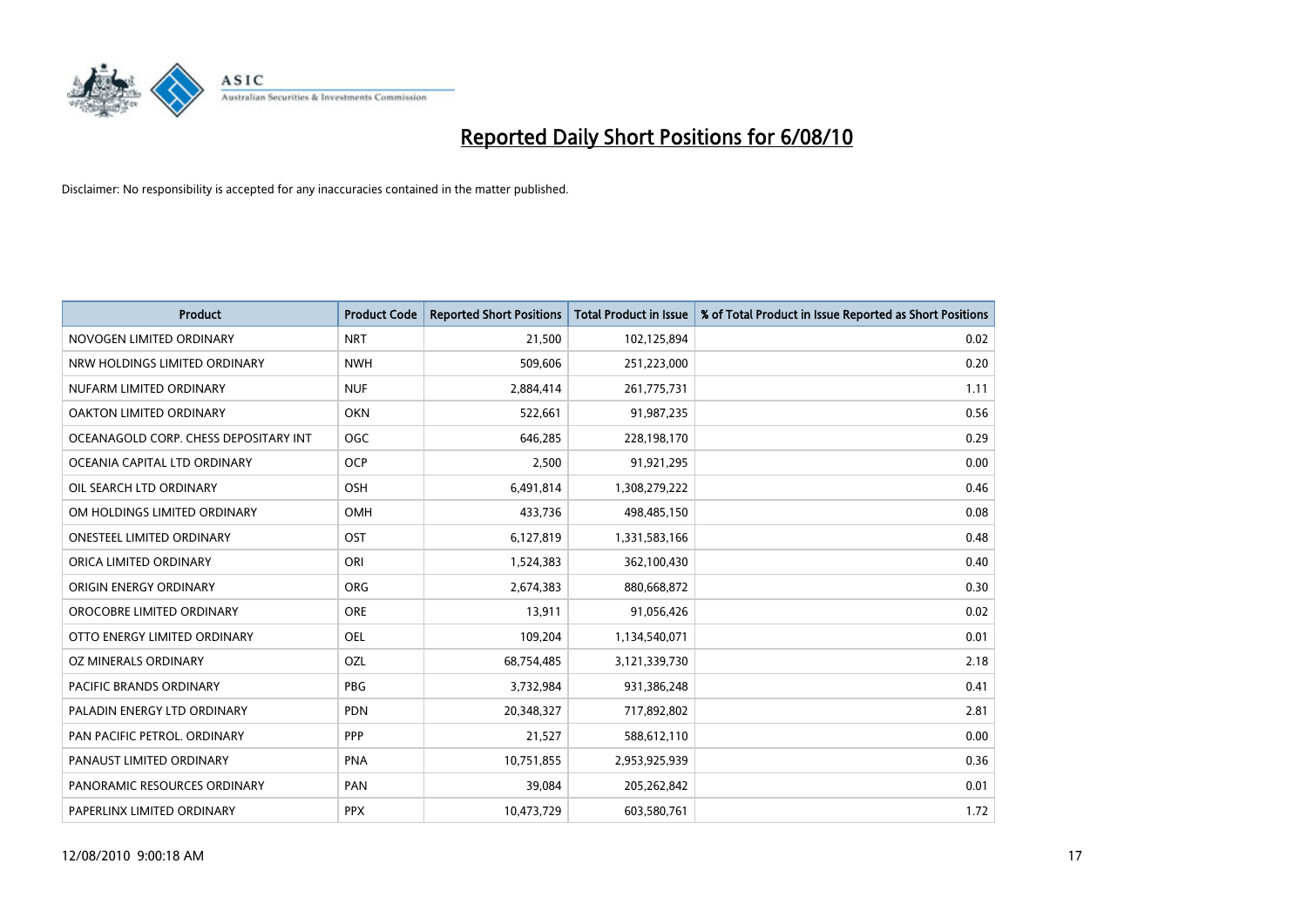

| <b>Product</b>                          | <b>Product Code</b> | <b>Reported Short Positions</b> | Total Product in Issue | % of Total Product in Issue Reported as Short Positions |
|-----------------------------------------|---------------------|---------------------------------|------------------------|---------------------------------------------------------|
| PAPERLINX SPS TRUST STEP UP PERP. PREF. | <b>PXUPA</b>        | 5,000                           | 2,850,000              | 0.18                                                    |
| PATTIES FOODS LTD ORDINARY              | PFL                 |                                 | 138,908,853            | 0.00                                                    |
| PEET LIMITED ORDINARY                   | <b>PPC</b>          | 149,404                         | 300,681,486            | 0.05                                                    |
| PENINSULA MINERALS ORDINARY             | <b>PEN</b>          | 5,000                           | 1,629,749,898          | 0.00                                                    |
| PERILYA LIMITED ORDINARY                | PEM                 | 547,928                         | 526,075,563            | 0.11                                                    |
| PERPETUAL LIMITED ORDINARY              | PPT                 | 1,950,599                       | 43,417,478             | 4.51                                                    |
| PERSEUS MINING LTD ORDINARY             | PRU                 | 48,387                          | 421,257,088            | 0.00                                                    |
| PETSEC ENERGY ORDINARY                  | <b>PSA</b>          | 223,332                         | 231,283,622            | 0.10                                                    |
| PHARMAXIS LTD ORDINARY                  | <b>PXS</b>          | 1,177,778                       | 225,721,734            | 0.53                                                    |
| PHOTON GROUP LTD ORDINARY               | PGA                 | 965,265                         | 187,440,645            | 0.51                                                    |
| PIKE RIVER COAL ORDINARY                | <b>PRC</b>          | 376,320                         | 404,971,067            | 0.09                                                    |
| PLATINUM ASSET ORDINARY                 | <b>PTM</b>          | 1,206,368                       | 561,347,878            | 0.20                                                    |
| PLATINUM AUSTRALIA ORDINARY             | <b>PLA</b>          | 5,753,396                       | 321,130,521            | 1.78                                                    |
| PLATINUM CAPITAL LTD ORDINARY           | <b>PMC</b>          |                                 | 162,258,814            | 0.00                                                    |
| PMP LIMITED ORDINARY                    | PMP                 | 1,246,486                       | 335,338,483            | 0.37                                                    |
| PORT BOUVARD LIMITED ORDINARY           | PBD                 | 6,754                           | 593,868,295            | 0.00                                                    |
| PREMIER INVESTMENTS ORDINARY            | <b>PMV</b>          | 140,347                         | 155,030,045            | 0.09                                                    |
| PRIMARY HEALTH CARE ORDINARY            | <b>PRY</b>          | 8,388,248                       | 491,428,342            | 1.71                                                    |
| PRIME INFR GROUP. STAPLED SECURITIES    | PIH                 | 1,321,331                       | 351,776,795            | 0.37                                                    |
| PRIME MEDIA GRP LTD ORDINARY            | <b>PRT</b>          | $\overline{2}$                  | 366,330,303            | 0.00                                                    |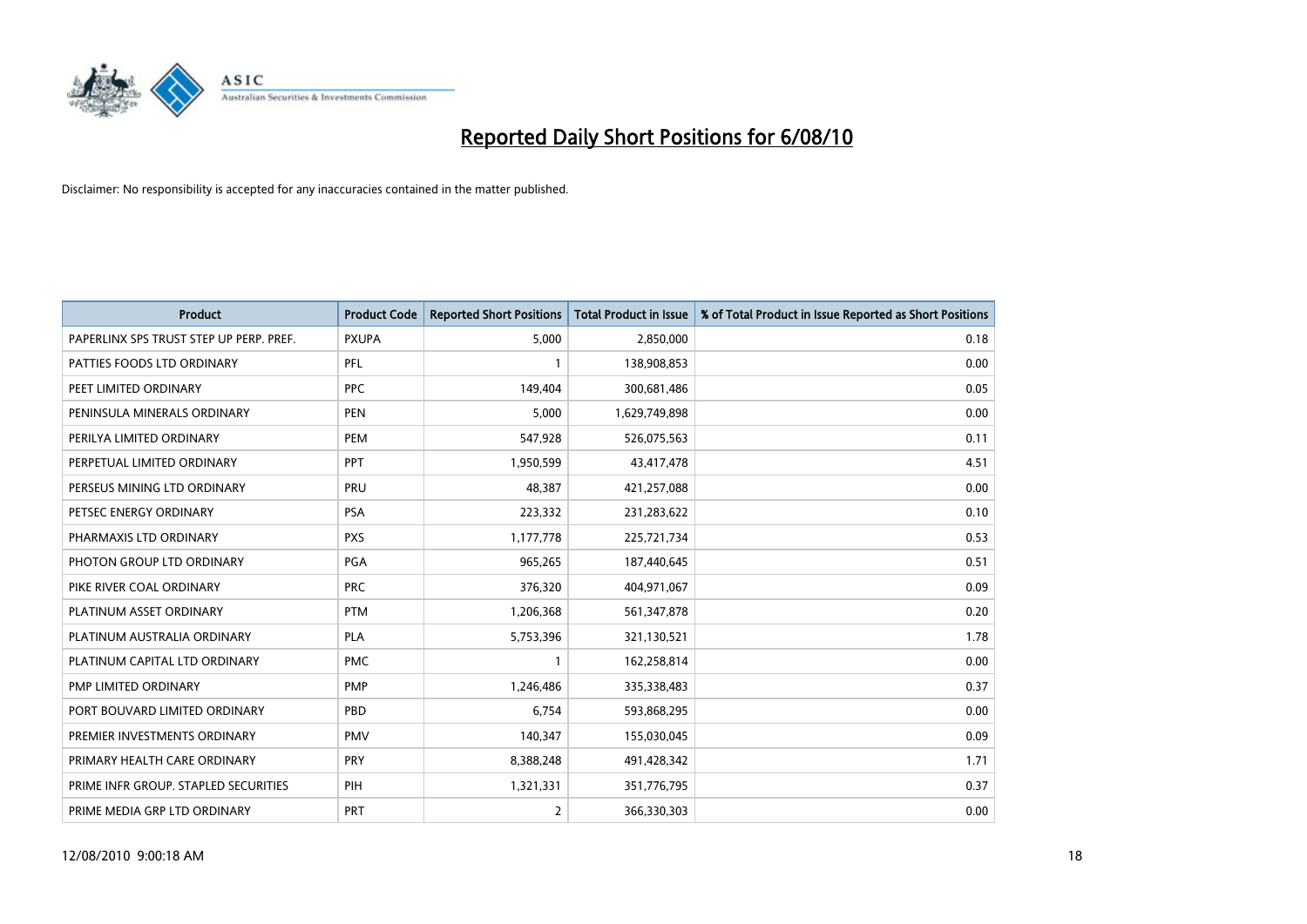

| <b>Product</b>                      | <b>Product Code</b> | <b>Reported Short Positions</b> | Total Product in Issue | % of Total Product in Issue Reported as Short Positions |
|-------------------------------------|---------------------|---------------------------------|------------------------|---------------------------------------------------------|
| PRIMEAG AUSTRALIA ORDINARY          | PAG                 | 329,557                         | 150,569,976            | 0.22                                                    |
| PROGEN PHARMACEUTIC ORDINARY        | PGL                 | 151,596                         | 24,709,097             | 0.61                                                    |
| PROGRAMMED ORDINARY                 | <b>PRG</b>          | 310,485                         | 118,169,908            | 0.27                                                    |
| PSIVIDA CORP CDI 1:1                | <b>PVA</b>          | 6,878                           | 7,849,757              | 0.09                                                    |
| <b>QANTAS AIRWAYS ORDINARY</b>      | QAN                 | 8,674,814                       | 2,265,123,620          | 0.37                                                    |
| OBE INSURANCE GROUP ORDINARY        | <b>QBE</b>          | 18,051,502                      | 1,035,071,131          | 1.72                                                    |
| RAMELIUS RESOURCES ORDINARY         | <b>RMS</b>          | 12,533                          | 291,200,265            | 0.00                                                    |
| RAMSAY HEALTH CARE ORDINARY         | <b>RHC</b>          | 1,358,818                       | 202,081,252            | 0.66                                                    |
| RANGE RESOURCES LTD ORDINARY        | <b>RRS</b>          | 1,250,000                       | 1,052,019,983          | 0.12                                                    |
| <b>RCR TOMLINSON ORDINARY</b>       | <b>RCR</b>          | 68,067                          | 131,860,172            | 0.05                                                    |
| <b>REA GROUP ORDINARY</b>           | <b>REA</b>          | 1,653                           | 128,439,366            | 0.00                                                    |
| <b>RED FORK ENERGY ORDINARY</b>     | <b>RFE</b>          | 7,696                           | 139,535,000            | 0.01                                                    |
| REDFLEX HOLDINGS ORDINARY           | <b>RDF</b>          | 27,024                          | 110,010,757            | 0.02                                                    |
| REECE AUSTRALIA LTD. ORDINARY       | <b>REH</b>          | 6,615                           | 99,600,000             | 0.01                                                    |
| <b>REED RESOURCES LTD ORDINARY</b>  | <b>RDR</b>          | 268,205                         | 192,271,768            | 0.14                                                    |
| <b>REGIS RESOURCES ORDINARY</b>     | <b>RRL</b>          | 122,228                         | 414,452,125            | 0.02                                                    |
| RESMED INC CDI 10:1                 | <b>RMD</b>          | 1,223,462                       | 772,670,160            | 0.16                                                    |
| RESOLUTE MINING ORDINARY            | <b>RSG</b>          | 244,123                         | 392,586,434            | 0.07                                                    |
| <b>RESOURCE GENERATION ORDINARY</b> | <b>RES</b>          | 157,911                         | 164,412,477            | 0.10                                                    |
| REVERSE CORP LIMITED ORDINARY       | <b>REF</b>          | 25,141                          | 92,382,175             | 0.03                                                    |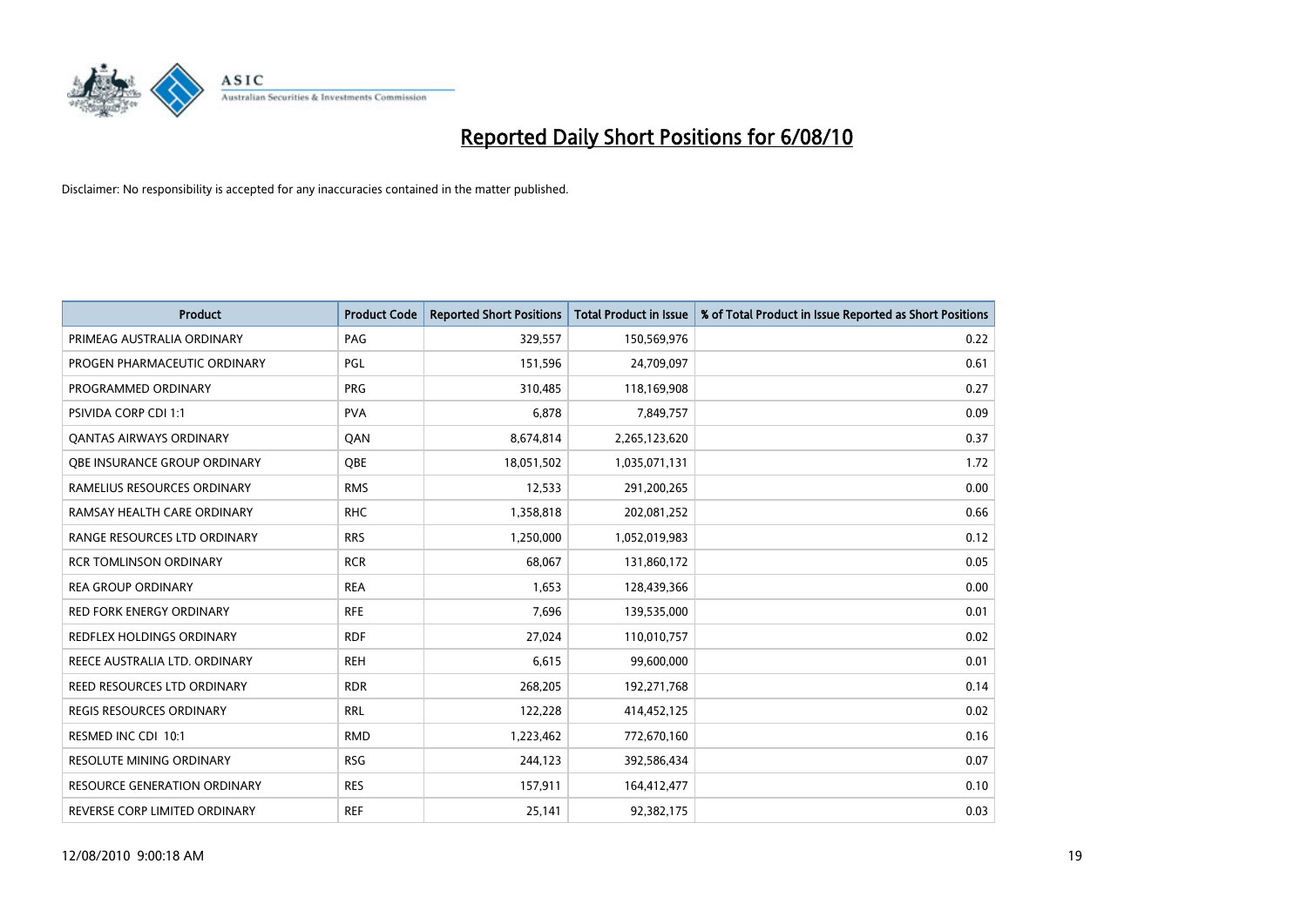

| <b>Product</b>                    | <b>Product Code</b> | <b>Reported Short Positions</b> | Total Product in Issue | % of Total Product in Issue Reported as Short Positions |
|-----------------------------------|---------------------|---------------------------------|------------------------|---------------------------------------------------------|
| <b>RHG LIMITED ORDINARY</b>       | <b>RHG</b>          | 13,020                          | 317,910,688            | 0.00                                                    |
| RIDLEY CORPORATION ORDINARY       | <b>RIC</b>          | 89,814                          | 307,817,071            | 0.03                                                    |
| RIO TINTO LIMITED ORDINARY        | <b>RIO</b>          | 11,609,382                      | 606,831,240            | 1.91                                                    |
| <b>RIVERCITY MOTORWAY STAPLED</b> | <b>RCY</b>          | 3,897,254                       | 957,010,115            | 0.40                                                    |
| RIVERSDALE MINING ORDINARY        | <b>RIV</b>          | 152,847                         | 229,636,018            | 0.07                                                    |
| ROC OIL COMPANY ORDINARY          | <b>ROC</b>          | 1,536,249                       | 713,154,560            | 0.22                                                    |
| <b>RURALCO HOLDINGS ORDINARY</b>  | <b>RHL</b>          | 6,330                           | 55,019,284             | 0.01                                                    |
| SAI GLOBAL LIMITED ORDINARY       | SAI                 | 279,985                         | 192,243,572            | 0.14                                                    |
| SALMAT LIMITED ORDINARY           | <b>SLM</b>          | 95,615                          | 159,131,983            | 0.06                                                    |
| SANDFIRE RESOURCES ORDINARY       | <b>SFR</b>          | 86,831                          | 131,534,760            | 0.06                                                    |
| <b>SANTOS LTD ORDINARY</b>        | <b>STO</b>          | 1,736,506                       | 832,568,323            | 0.20                                                    |
| SARACEN MINERAL ORDINARY          | <b>SAR</b>          | 92,824                          | 491,818,083            | 0.02                                                    |
| SEDGMAN LIMITED ORDINARY          | <b>SDM</b>          | 150,000                         | 205,986,681            | 0.07                                                    |
| SEEK LIMITED ORDINARY             | <b>SEK</b>          | 4,846,493                       | 336,584,488            | 1.43                                                    |
| SENETAS CORPORATION ORDINARY      | <b>SEN</b>          | 756,999                         | 461,522,263            | 0.16                                                    |
| SERVCORP LIMITED ORDINARY         | SRV                 | 269,759                         | 98,440,807             | 0.27                                                    |
| SERVICE STREAM ORDINARY           | <b>SSM</b>          | 344,663                         | 283,418,867            | 0.12                                                    |
| SEVEN GROUP HOLDINGS ORDINARY     | <b>SVW</b>          | 1,266,397                       | 305,410,281            | 0.41                                                    |
| SIGMA PHARMACEUTICAL ORDINARY     | <b>SIP</b>          | 9,372,424                       | 1,178,626,572          | 0.80                                                    |
| SILEX SYSTEMS ORDINARY            | <b>SLX</b>          | 184,244                         | 149,296,747            | 0.13                                                    |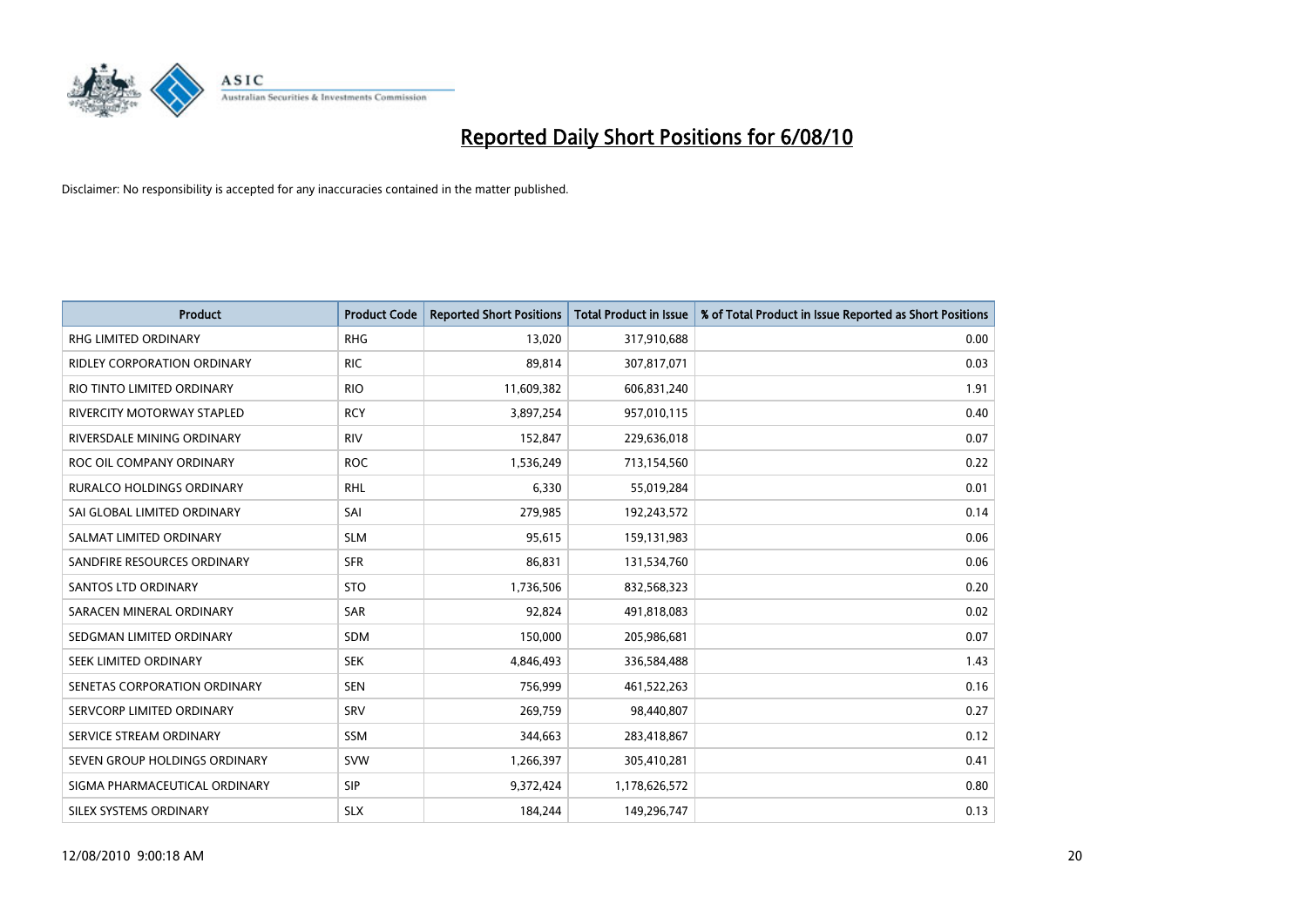

| <b>Product</b>                           | <b>Product Code</b> | <b>Reported Short Positions</b> | <b>Total Product in Issue</b> | % of Total Product in Issue Reported as Short Positions |
|------------------------------------------|---------------------|---------------------------------|-------------------------------|---------------------------------------------------------|
| SILVER LAKE RESOURCE ORDINARY            | <b>SLR</b>          | 132,951                         | 178,757,838                   | 0.08                                                    |
| SIMS METAL MGMT LTD ORDINARY             | <b>SGM</b>          | 1,331,254                       | 203,891,295                   | 0.64                                                    |
| SINGAPORE TELECOMM. CHESS DEPOSITARY INT | SGT                 | 5,213,124                       | 440,346,022                   | 1.19                                                    |
| SKILLED GROUP LTD ORDINARY               | <b>SKE</b>          | 154,239                         | 190,738,408                   | 0.07                                                    |
| SKY CITY ENTERTAIN, ORDINARY             | <b>SKC</b>          | 7,342,265                       | 575,114,687                   | 1.27                                                    |
| SKY NETWORK ORDINARY                     | <b>SKT</b>          | 862,690                         | 389,139,785                   | 0.22                                                    |
| SMS MANAGEMENT, ORDINARY                 | <b>SMX</b>          | 10.089                          | 67,182,500                    | 0.02                                                    |
| SONIC HEALTHCARE ORDINARY                | <b>SHL</b>          | 3,526,183                       | 388,429,875                   | 0.91                                                    |
| SOUL PATTINSON (W.H) ORDINARY            | SOL                 | 12,701                          | 238,640,580                   | 0.00                                                    |
| SP AUSNET STAPLED SECURITIES             | <b>SPN</b>          | 4,744,636                       | 2,748,353,504                 | 0.17                                                    |
| SPARK INFRASTRUCTURE STAPLED SECURITIES  | SKI                 | 6,310,950                       | 1,031,911,394                 | 0.61                                                    |
| SPDR 200 FUND ETF UNITS                  | <b>STW</b>          | 4,008                           | 58,028,081                    | 0.01                                                    |
| SPECIALTY FASHION ORDINARY               | <b>SFH</b>          | 1,003,817                       | 190,964,693                   | 0.52                                                    |
| SPHERE MINERALS LTD ORDINARY             | <b>SPH</b>          | 75,000                          | 171,348,151                   | 0.04                                                    |
| SPOTLESS GROUP LTD ORDINARY              | <b>SPT</b>          | 846.898                         | 259,309,656                   | 0.32                                                    |
| ST BARBARA LIMITED ORDINARY              | SBM                 | 25,179,244                      | 1,953,168,407                 | 1.29                                                    |
| STAGING CONNECTIONS ORDINARY             | <b>STG</b>          | 2,917,189                       | 783,175,134                   | 0.37                                                    |
| STH AMERICAN COR LTD ORDINARY            | SAY                 | 9,200                           | 206,832,027                   | 0.00                                                    |
| STHN CROSS MEDIA ORDINARY                | <b>SXL</b>          | 198,535                         | 378,827,750                   | 0.06                                                    |
| STOCKLAND UNITS/ORD STAPLED              | SGP                 | 12.225.204                      | 2,383,036,717                 | 0.50                                                    |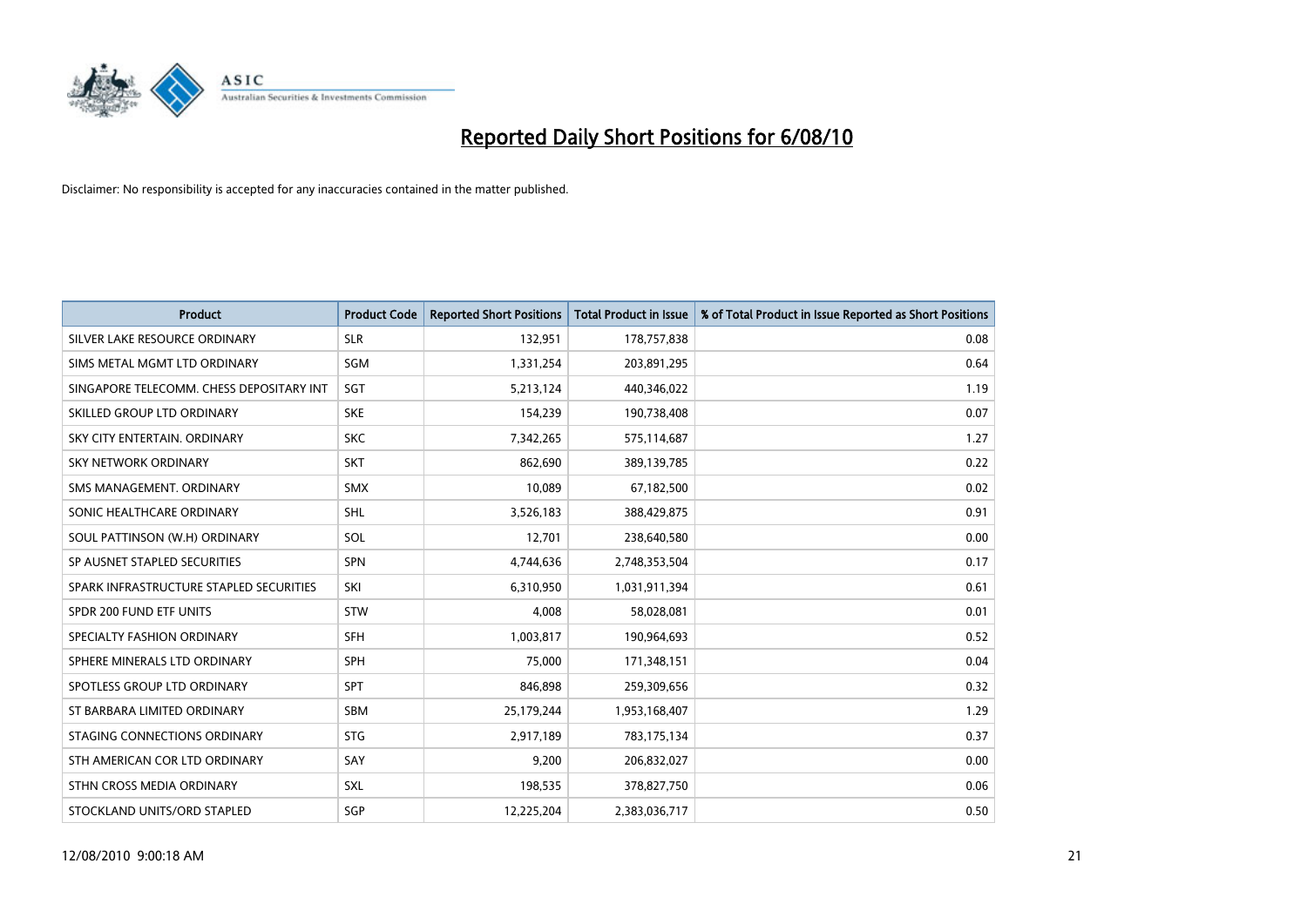

| <b>Product</b>                      | <b>Product Code</b> | <b>Reported Short Positions</b> | <b>Total Product in Issue</b> | % of Total Product in Issue Reported as Short Positions |
|-------------------------------------|---------------------|---------------------------------|-------------------------------|---------------------------------------------------------|
| STRAITS RESOURCES ORDINARY          | <b>SRL</b>          | 5,265,670                       | 255,203,613                   | 2.06                                                    |
| STW COMMUNICATIONS ORDINARY         | SGN                 | 92,779                          | 364,310,964                   | 0.02                                                    |
| SUNCORP-METWAY, ORDINARY            | <b>SUN</b>          | 1,640,491                       | 1,281,390,524                 | 0.12                                                    |
| SUNDANCE RESOURCES ORDINARY         | <b>SDL</b>          | 15,752,831                      | 2,709,995,932                 | 0.56                                                    |
| SUNLAND GROUP LTD ORDINARY          | <b>SDG</b>          | 61,882                          | 251,107,692                   | 0.01                                                    |
| SUPER CHEAP AUTO GRP ORDINARY       | <b>SUL</b>          | 346,830                         | 127,532,302                   | 0.27                                                    |
| SWICK MINING ORDINARY               | <b>SWK</b>          | 1,548                           | 236,724,970                   | 0.00                                                    |
| SYMEX HOLDINGS ORDINARY             | <b>SYM</b>          | 6,633                           | 125,037,628                   | 0.01                                                    |
| TABCORP HOLDINGS LTD ORDINARY       | <b>TAH</b>          | 13,420,256                      | 612,625,759                   | 2.19                                                    |
| <b>TALENT2 INTERNATION ORDINARY</b> | <b>TWO</b>          | $\overline{7}$                  | 141,089,346                   | 0.00                                                    |
| TAP OIL LIMITED ORDINARY            | <b>TAP</b>          | 26,052                          | 156,485,921                   | 0.02                                                    |
| TASSAL GROUP LIMITED ORDINARY       | <b>TGR</b>          | 2,251,621                       | 144,197,882                   | 1.55                                                    |
| TATTS GROUP LTD ORDINARY            | <b>TTS</b>          | 7,008,217                       | 1,281,937,479                 | 0.55                                                    |
| <b>TECHNOLOGY ONE ORDINARY</b>      | <b>TNE</b>          | 579                             | 300,303,455                   | 0.00                                                    |
| TELECOM CORPORATION ORDINARY        | <b>TEL</b>          | 42,646,479                      | 1,920,694,831                 | 2.19                                                    |
| TELSTRA CORPORATION. ORDINARY       | <b>TLS</b>          | 32,270,936                      | 12,443,074,357                | 0.26                                                    |
| TEN NETWORK HOLDINGS ORDINARY       | <b>TEN</b>          | 5,947,457                       | 1,045,236,720                 | 0.57                                                    |
| TFS CORPORATION LTD ORDINARY        | <b>TFC</b>          | 69,729                          | 227,360,909                   | 0.03                                                    |
| THAKRAL HOLDINGS GRP ORDINARY/UNIT  | <b>THG</b>          | 95,130                          | 584,645,014                   | 0.01                                                    |
| THE REJECT SHOP ORDINARY            | <b>TRS</b>          | 13,343                          | 26,033,570                    | 0.05                                                    |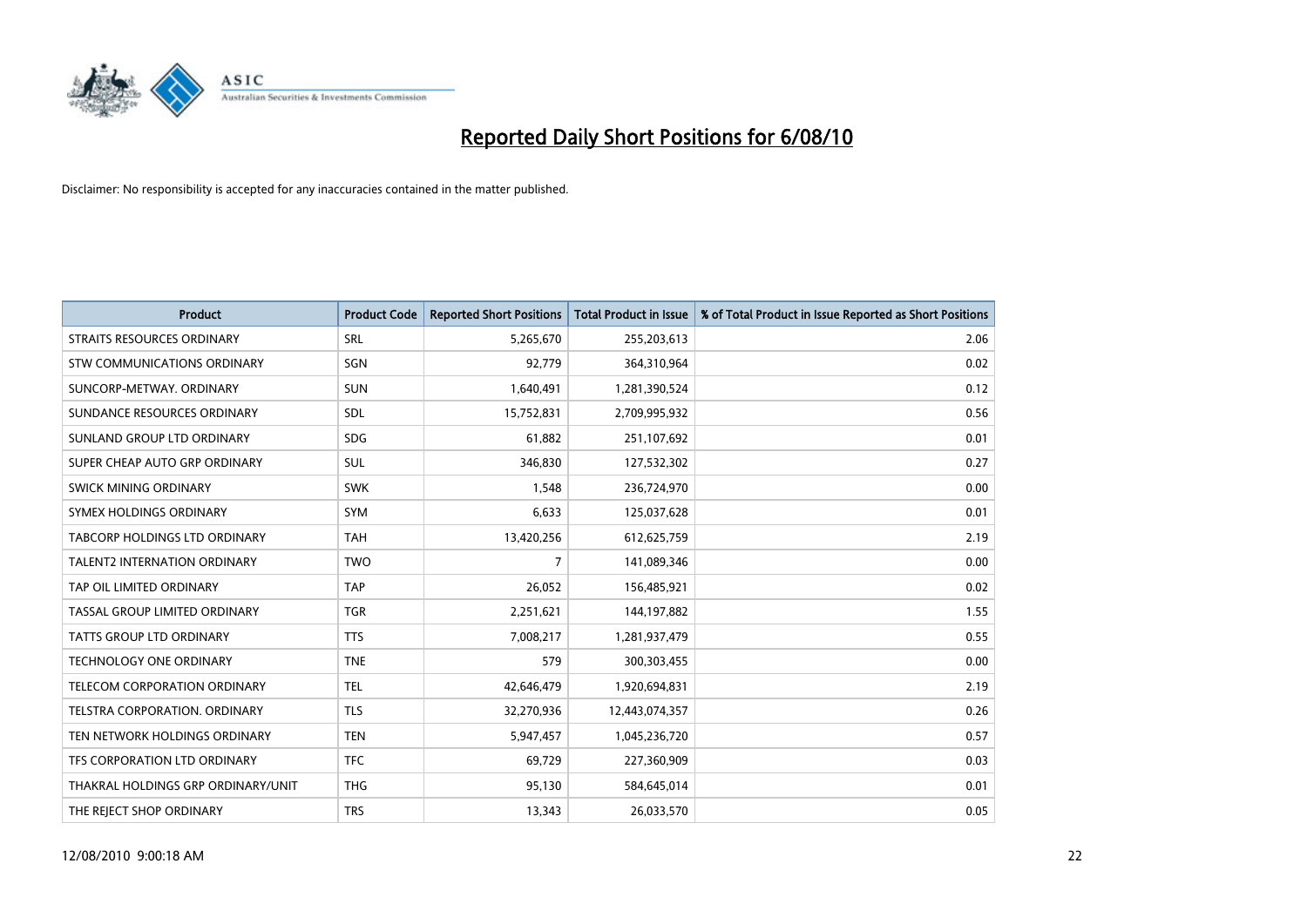

| <b>Product</b>                            | <b>Product Code</b> | <b>Reported Short Positions</b> | Total Product in Issue | % of Total Product in Issue Reported as Short Positions |
|-------------------------------------------|---------------------|---------------------------------|------------------------|---------------------------------------------------------|
| THOR MINING PLC CHESS DEPOSITARY          | <b>THR</b>          | 2,307                           | 200,265,854            | 0.00                                                    |
| THORN GROUP LIMITED ORDINARY              | <b>TGA</b>          | 2,360                           | 129,441,655            | 0.00                                                    |
| TIMBERCORP LIMITED ORDINARY               | <b>TIM</b>          | 2,753,045                       | 352,071,429            | 0.78                                                    |
| TISHMAN SPEYER UNITS                      | <b>TSO</b>          | 59,685                          | 338,440,904            | 0.01                                                    |
| TNG LIMITED ORDINARY                      | <b>TNG</b>          | 4,321                           | 258,055,076            | 0.00                                                    |
| TOLL HOLDINGS LTD ORDINARY                | <b>TOL</b>          | 9,374,894                       | 702,867,609            | 1.30                                                    |
| TORO ENERGY LIMITED ORDINARY              | <b>TOE</b>          | 35,404                          | 964,936,676            | 0.00                                                    |
| <b>TOWER AUSTRALIA ORDINARY</b>           | <b>TAL</b>          | 1,349,317                       | 415,928,881            | 0.32                                                    |
| TOWER LIMITED ORDINARY                    | <b>TWR</b>          | 721,025                         | 260,631,787            | 0.27                                                    |
| TOX FREE SOLUTIONS ORDINARY               | <b>TOX</b>          | 92,797                          | 91,661,500             | 0.09                                                    |
| TPG TELECOM LIMITED ORDINARY              | <b>TPM</b>          | 456,676                         | 767,849,104            | 0.06                                                    |
| TRANSFIELD SERV INFR STAPLED SECURITIES   | <b>TSI</b>          | 359,206                         | 432,184,488            | 0.08                                                    |
| TRANSFIELD SERVICES ORDINARY              | <b>TSE</b>          | 23,465                          | 414,278,904            | 0.01                                                    |
| TRANSPACIFIC INDUST, ORDINARY             | <b>TPI</b>          | 6,951,659                       | 960,638,735            | 0.71                                                    |
| TRANSURBAN GROUP TRIPLE STAPLED SEC.      | <b>TCL</b>          | 8,067,855                       | 1,414,667,986          | 0.56                                                    |
| TRINITY GROUP STAPLED SECURITIES          | <b>TCO</b>          | 3,419                           | 231,701,539            | 0.00                                                    |
| TROY RESOURCES NL ORDINARY                | <b>TRY</b>          | 91,986                          | 87,474,323             | 0.11                                                    |
| UGL LIMITED ORDINARY                      | UGL                 | 3,728,678                       | 165,928,705            | 2.23                                                    |
| UXC LIMITED ORDINARY                      | <b>UXC</b>          | 678,611                         | 295,714,304            | 0.22                                                    |
| VALAD PROPERTY GROUP STAPLED US PROHIBIT. | <b>VPG</b>          | 4,459,638                       | 2,287,682,926          | 0.20                                                    |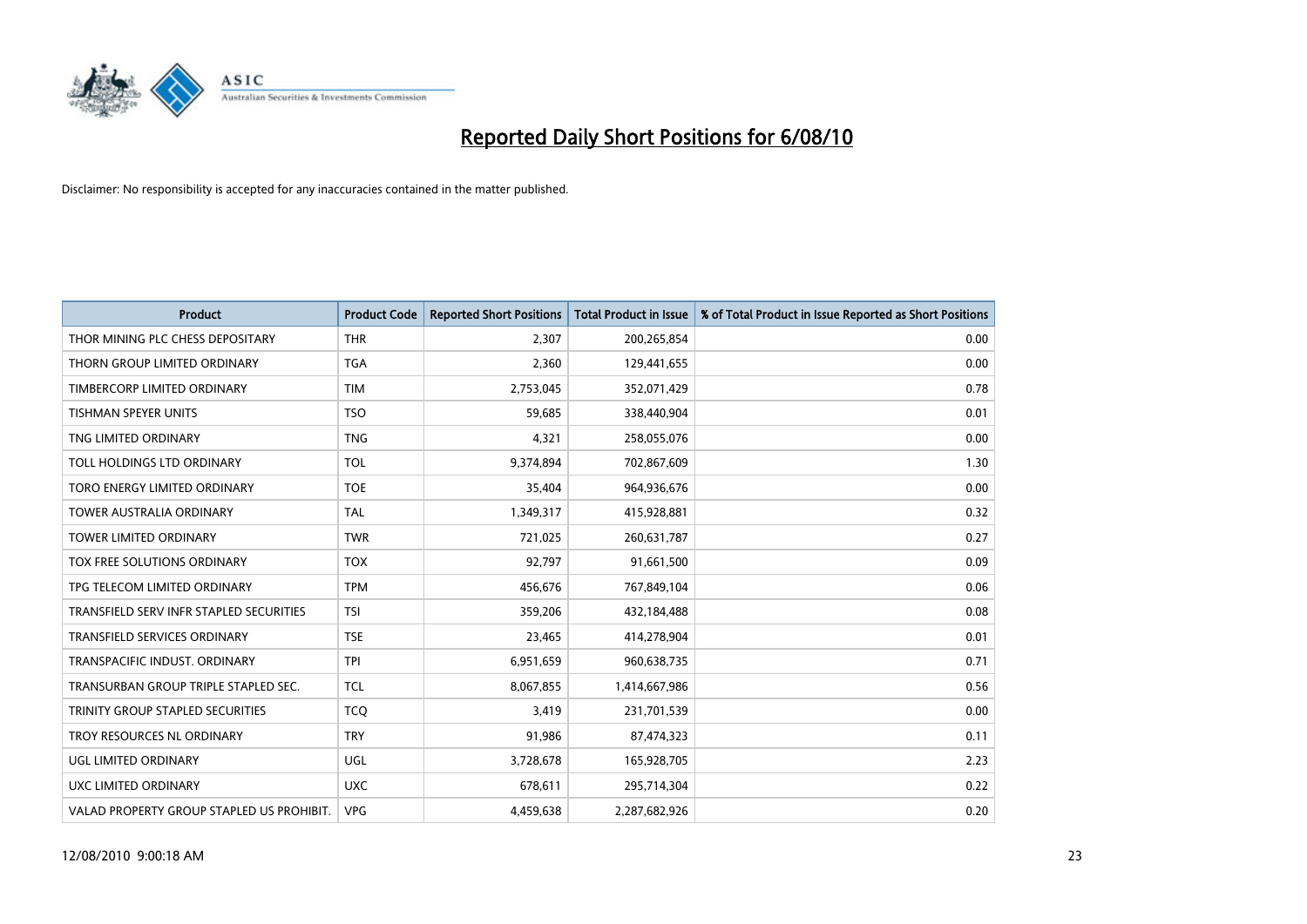

| <b>Product</b>                            | <b>Product Code</b> | <b>Reported Short Positions</b> | <b>Total Product in Issue</b> | % of Total Product in Issue Reported as Short Positions |
|-------------------------------------------|---------------------|---------------------------------|-------------------------------|---------------------------------------------------------|
| <b>VDM GROUP LIMITED ORDINARY</b>         | <b>VMG</b>          | 11,116                          | 195,613,088                   | 0.01                                                    |
| <b>VENTURE MINERALS ORDINARY</b>          | <b>VMS</b>          | 6,500                           | 168, 163, 334                 | 0.00                                                    |
| <b>VILLAGE ROADSHOW LTD ORDINARY</b>      | <b>VRL</b>          | 682                             | 114,217,649                   | 0.00                                                    |
| VILLAGE ROADSHOW LTD 'A' CLASS PREFERENCE | <b>VRLPA</b>        | 48,123                          | 52,235,451                    | 0.09                                                    |
| <b>VIRGIN BLUE HOLDINGS ORDINARY</b>      | <b>VBA</b>          | 16,949,211                      | 2,209,126,568                 | 0.75                                                    |
| <b>VISION GROUP HLDGS ORDINARY</b>        | <b>VGH</b>          | 78,000                          | 72,671,765                    | 0.11                                                    |
| <b>VITA GROUP LTD ORDINARY</b>            | <b>VTG</b>          | 75.190                          | 141,247,800                   | 0.05                                                    |
| VITERRA INC CDI 1:1                       | <b>VTA</b>          | 2,098                           | 68,629,939                    | 0.00                                                    |
| <b>WAREHOUSE GROUP ORDINARY</b>           | <b>WHS</b>          | 327,527                         | 311,195,868                   | 0.11                                                    |
| <b>WATPAC LIMITED ORDINARY</b>            | <b>WTP</b>          | 24,137                          | 181,326,206                   | 0.00                                                    |
| <b>WDS LIMITED ORDINARY</b>               | <b>WDS</b>          | 63,084                          | 143,107,458                   | 0.04                                                    |
| WEBIET LIMITED ORDINARY                   | <b>WEB</b>          | 95,148                          | 76,861,278                    | 0.13                                                    |
| <b>WESFARMERS LIMITED ORDINARY</b>        | <b>WES</b>          | 20,746,026                      | 1,005,169,707                 | 2.03                                                    |
| WESFARMERS LIMITED PARTIALLY PROTECTED    | <b>WESN</b>         | 4,537,005                       | 151,902,455                   | 2.98                                                    |
| WEST AUSTRALIAN NEWS ORDINARY             | <b>WAN</b>          | 6,244,992                       | 216,011,546                   | 2.90                                                    |
| WESTERN AREAS NL ORDINARY                 | <b>WSA</b>          | 5,648,152                       | 179,735,899                   | 3.15                                                    |
| WESTERN DESERT RES. ORDINARY              | <b>WDR</b>          | 948                             | 134,511,656                   | 0.00                                                    |
| WESTFIELD GROUP ORD/UNIT STAPLED SEC      | <b>WDC</b>          | 3,610,940                       | 2,307,773,663                 | 0.15                                                    |
| <b>WESTPAC BANKING CORP ORDINARY</b>      | <b>WBC</b>          | 18,677,876                      | 2,989,107,151                 | 0.58                                                    |
| WHITE ENERGY COMPANY ORDINARY             | <b>WEC</b>          | 5,754,057                       | 236,766,184                   | 2.41                                                    |